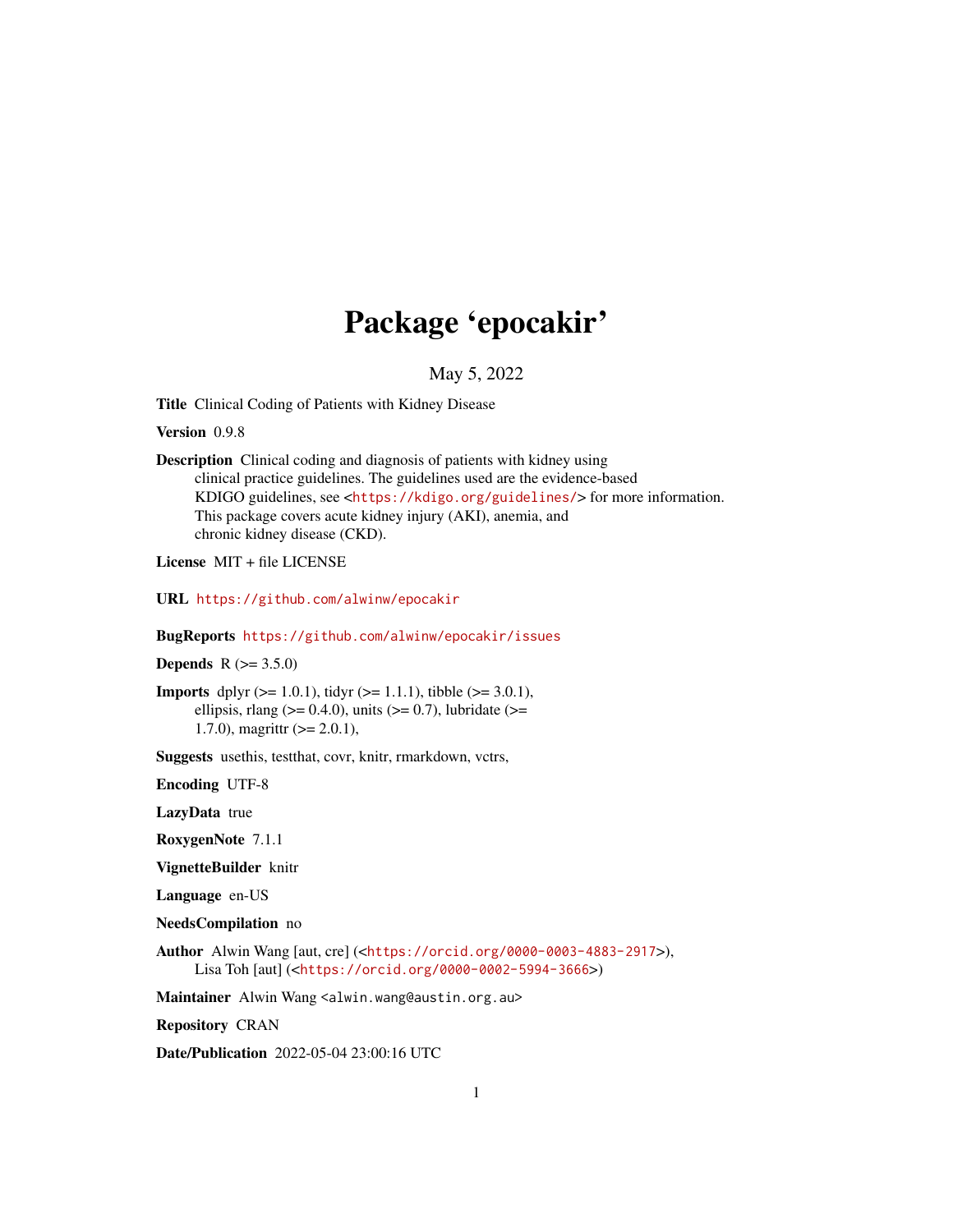# <span id="page-1-0"></span>R topics documented:

|       |                                                                                                                                                      | 2              |
|-------|------------------------------------------------------------------------------------------------------------------------------------------------------|----------------|
|       |                                                                                                                                                      | 3              |
|       |                                                                                                                                                      | $\overline{4}$ |
|       |                                                                                                                                                      | 5              |
|       |                                                                                                                                                      | 5              |
|       |                                                                                                                                                      | $\overline{7}$ |
|       |                                                                                                                                                      | 8              |
|       |                                                                                                                                                      | 8              |
|       |                                                                                                                                                      | 9              |
|       |                                                                                                                                                      | 10             |
|       |                                                                                                                                                      | 12             |
|       |                                                                                                                                                      | <sup>12</sup>  |
|       |                                                                                                                                                      | 13             |
|       |                                                                                                                                                      | 14             |
|       |                                                                                                                                                      | 14             |
|       |                                                                                                                                                      | 15             |
|       | conversion factors $\ldots$ , $\ldots$ , $\ldots$ , $\ldots$ , $\ldots$ , $\ldots$ , $\ldots$ , $\ldots$ , $\ldots$ , $\ldots$ , $\ldots$ , $\ldots$ | 16             |
|       |                                                                                                                                                      | <b>16</b>      |
|       |                                                                                                                                                      | 17             |
|       |                                                                                                                                                      | <b>19</b>      |
|       |                                                                                                                                                      | 20             |
|       | $eGFR\_adult\_SCysC \ldots \ldots \ldots \ldots \ldots \ldots \ldots \ldots \ldots \ldots \ldots \ldots$                                             | 22             |
|       |                                                                                                                                                      | 23             |
|       |                                                                                                                                                      | 24             |
|       |                                                                                                                                                      | 25             |
|       |                                                                                                                                                      | -26            |
|       |                                                                                                                                                      |                |
|       |                                                                                                                                                      |                |
|       |                                                                                                                                                      |                |
| Index |                                                                                                                                                      | 29             |

<span id="page-1-1"></span>aki\_bCr *AKI Staging based on Baseline Serum Creatinine*

# Description

Using KDIGO Clinical Practice Guideline for Acute Kidney Injury Volume 2 | Issue 1 | March 2012

```
aki_bCr(...)## S3 method for class 'data.frame'
aki_bCr(.data, SCr, bCr, ...)
## S3 method for class 'units'
```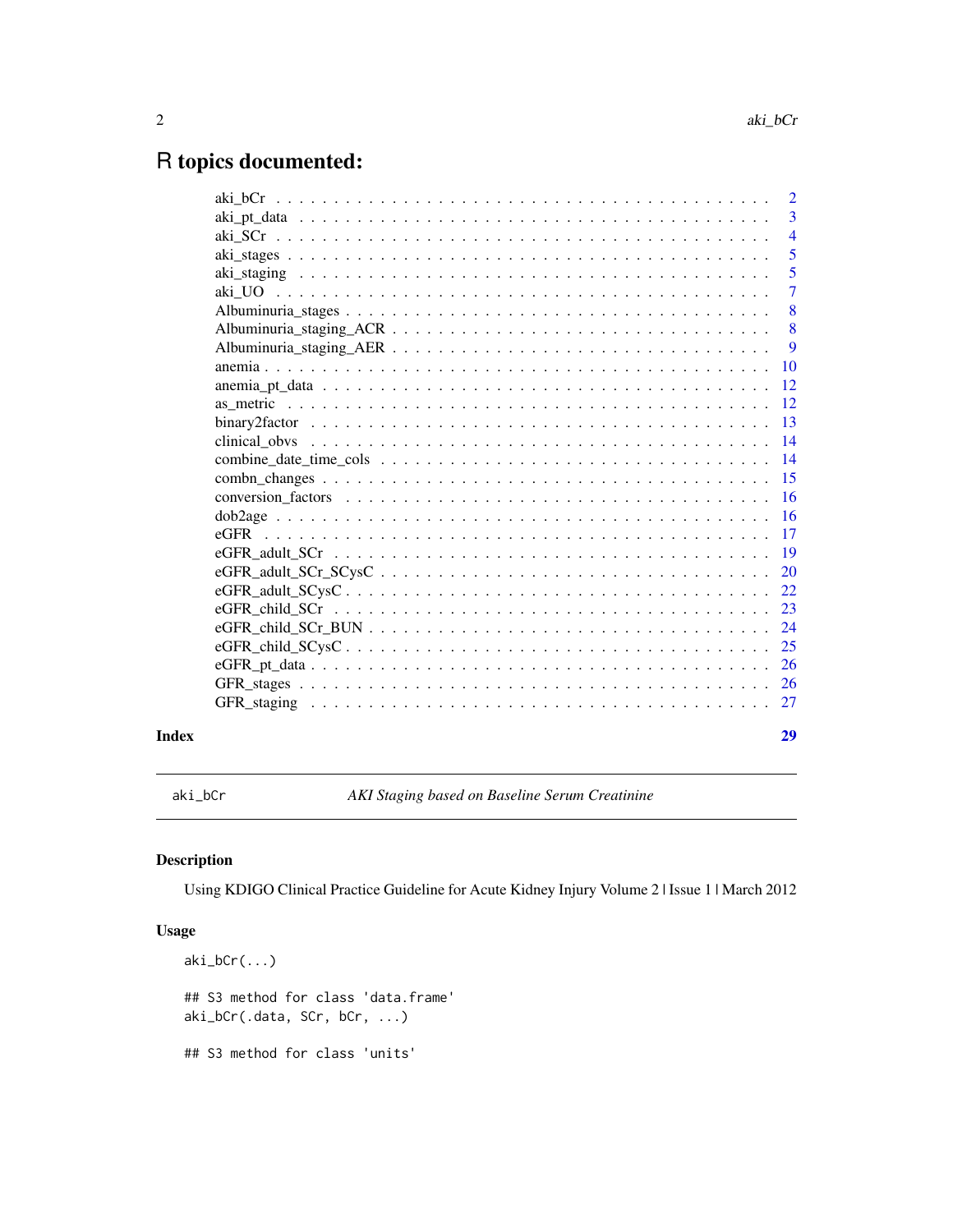# <span id="page-2-0"></span>aki\_pt\_data 3

```
aki_bCr(SCr, bCr, ...)
## S3 method for class 'numeric'
aki_bCr(SCr, bCr, ...)
```
# Arguments

| $\cdots$ | Further optional arguments                                                                  |
|----------|---------------------------------------------------------------------------------------------|
| .data    | (data.frame) A data.frame, optional                                                         |
| SCr      | Serum creatinine column name, or vector of units or numeric if . data is not<br>provided    |
| bCr      | Baseline creatinine column name, or vector of units or numeric if . data is not<br>provided |

# Details

- AKI Stage 1: 1.5-1.9 times baseline
- AKI Stage 2: 2.0-2.9 times baseline
- AKI Stage 3: 3.0 times baseline

See <https://kdigo.org/guidelines/acute-kidney-injury/> for more details.

#### Value

(ordered factor) AKI stages

#### Examples

aki\_bCr(aki\_pt\_data, SCr = "SCr\_", bCr = "bCr\_")

aki\_pt\_data %>%  $dplyr::mutate(aki = aki_bCr(SCr = SCr_, bCr = bCr_))$ 

aki\_pt\_data *AKI Patient Data*

# Description

A sample dataset to demonstrate calculating AKI with epocakir

#### Usage

aki\_pt\_data

# Format

An object of class tbl\_df (inherits from tbl, data.frame) with 27 rows and 7 columns.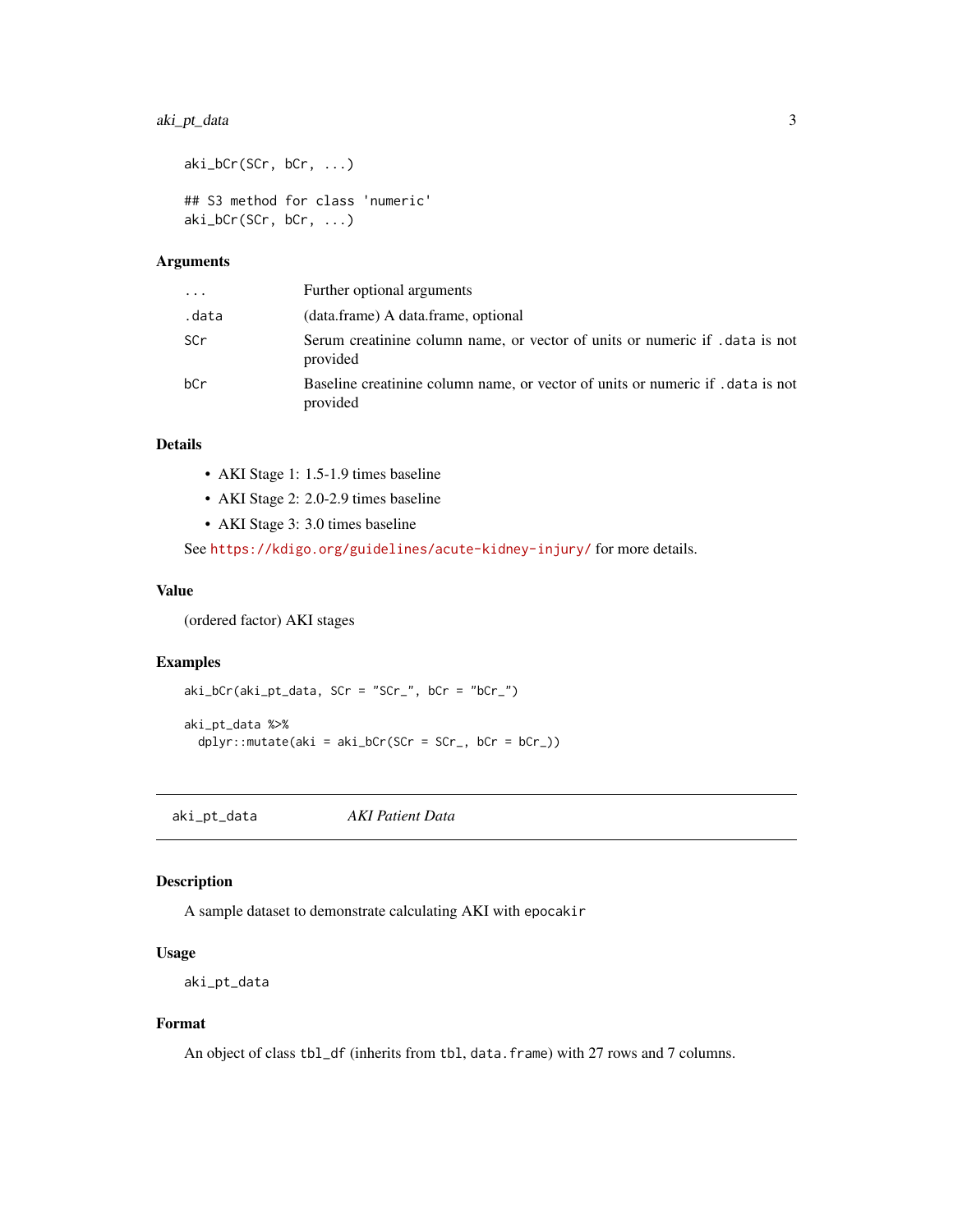# <span id="page-3-0"></span>Examples

aki\_pt\_data

#### <span id="page-3-1"></span>aki\_SCr *AKI Staging based on Changes in Serum Creatinine*

# Description

Using KDIGO Clinical Practice Guideline for Acute Kidney Injury Volume 2 | Issue 1 | March 2012

#### Usage

```
aki_SCr(...)
## S3 method for class 'data.frame'
aki_SCr(.data, SCr, dttm, pt_id, ...)
## S3 method for class 'units'
aki_SCr(SCr, dttm, pt_id, ...)
## S3 method for class 'numeric'
aki_SCr(SCr, dttm, pt_id, ...)
```
# Arguments

| $\cdot$    | Further optional arguments                                                                |
|------------|-------------------------------------------------------------------------------------------|
| .data      | (data.frame) A data.frame, optional                                                       |
| <b>SCr</b> | Serum creatinine column name, or vector of units or numeric if . data is not<br>provided  |
| dttm       | DateTime column name, or vector of POSIXct if . data is not provided                      |
| pt_id      | Patient ID column name, or vector of characters or factors if . data is not pro-<br>vided |

# Details

- AKI Stage 1:  $\geq$ 0.3 mg/dl ( $\geq$ 26.5 mmol/l) increase
- AKI Stage 2: N/A
- AKI Stage 3: ≥4.0 mg/dl (≥353.6 mmol/l)

See <https://kdigo.org/guidelines/acute-kidney-injury/> for more details.

#### Value

(ordered factor) AKI stages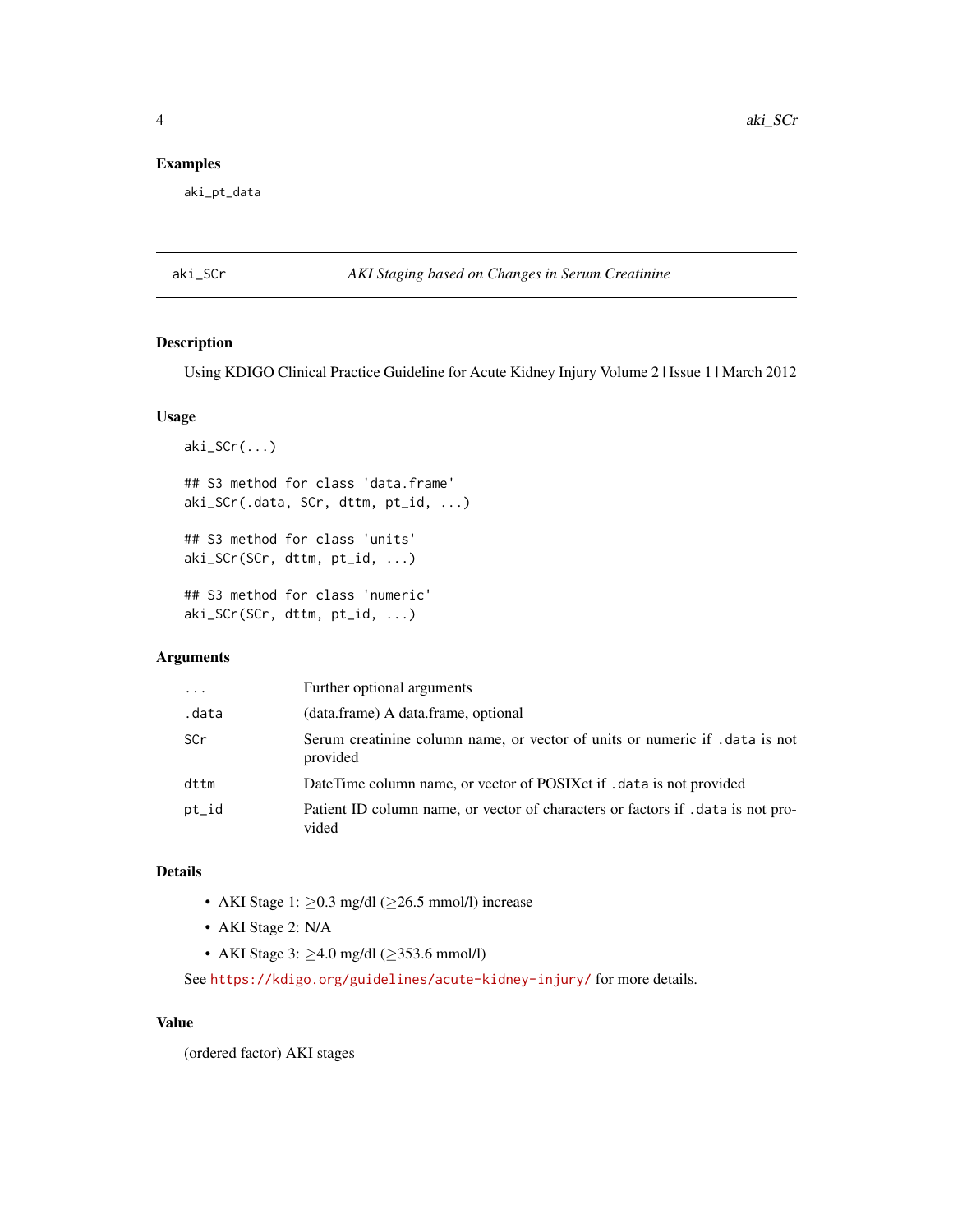# <span id="page-4-0"></span>aki\_stages 5

# Examples

```
aki_SCr(aki_p t_data, SCr = "SCr", dttm = "dttm", pt_id = "pt_id.")aki_pt_data %>%
 dplyr::mutate(aki = aki_SCr(SCr = SCr_, dttm = dttm_, pt_id = pt_id_))
```
aki\_stages *AKI Stages*

## Description

Ordered factor of AKI stages

#### Usage

aki\_stages

# Format

An object of class ordered (inherits from factor) of length 4.

# Details

See <https://kdigo.org/guidelines/ckd-evaluation-and-management/> for more details

# Examples

aki\_stages

aki\_staging *Codify AKI from Serum Creatinine and/or Urine Output*

# Description

Using KDIGO Clinical Practice Guideline for Acute Kidney Injury Volume 2 | Issue 1 | March 2012

```
aki_staging(...)
## S3 method for class 'data.frame'
aki_staging(
  .data,
 SCr = NULL,bCr = NULL,UO = NULL,
```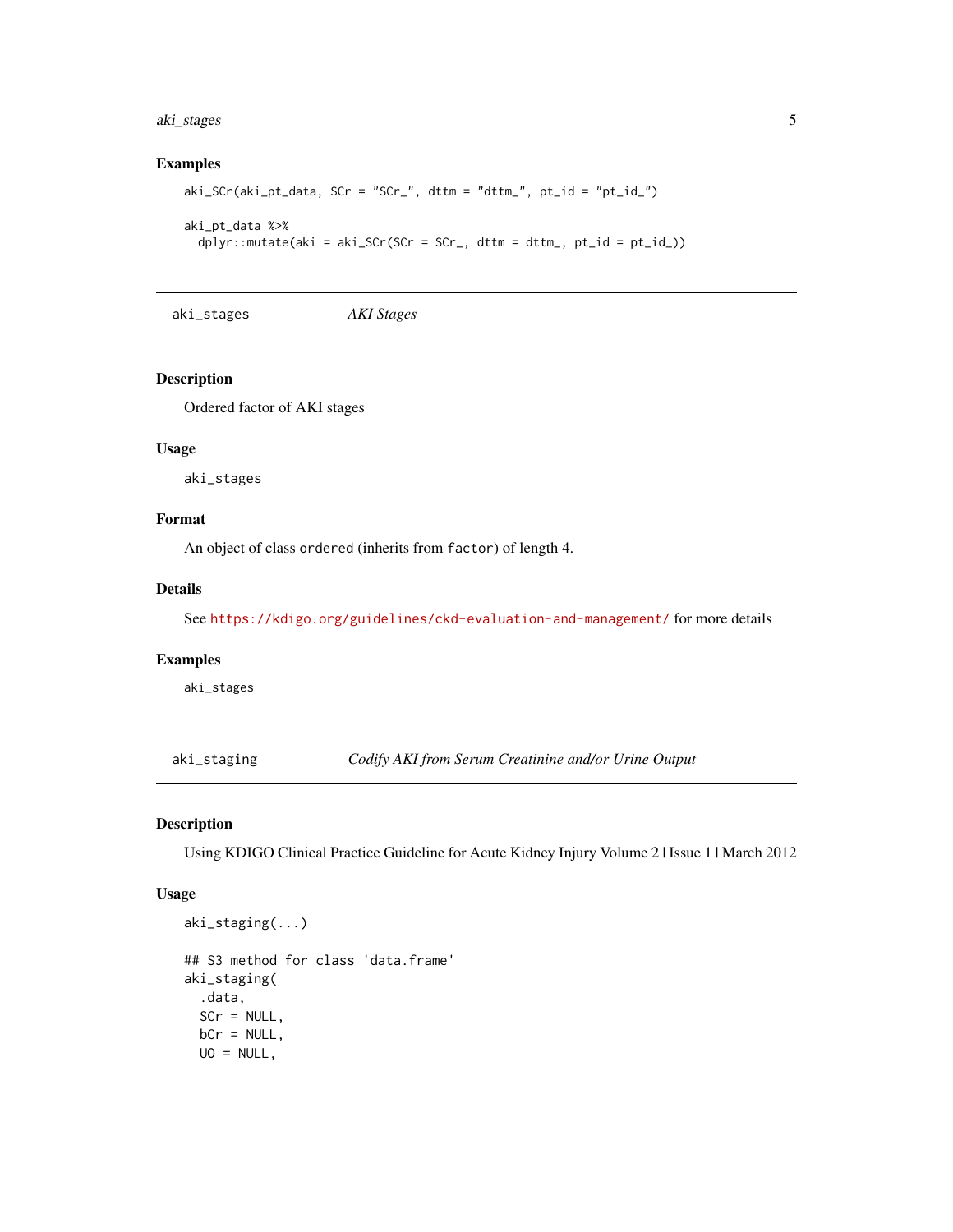```
dttm = NULL,
 pt_id = NULL,...
\lambda## S3 method for class 'units'
aki\_staging(SCr = NULL, bCr = NULL, U0 = NULL, dttm = NULL, pt_id = NULL, ...)## S3 method for class 'numeric'
aki\_staging(SCr = NULL, bCr = NULL, U0 = NULL, dttm = NULL, pt_id = NULL, ...)
```
#### Arguments

| .          | Further optional arguments                                                                  |
|------------|---------------------------------------------------------------------------------------------|
| .data      | (data.frame) A data.frame, optional                                                         |
| <b>SCr</b> | Serum creatinine column name, or vector of units or numeric if .data is not<br>provided     |
| bCr        | Baseline creatinine column name, or vector of units or numeric if . data is not<br>provided |
| UO.        | Urine output column name, or vector of units or numeric if . data is not provided           |
| dttm       | DateTime column name, or vector of POSIX ct if . data is not provided                       |
| pt_id      | Patient ID column name, or vector of characters or factors if . data is not pro-<br>vided   |

# Details

Provided a baseline creatinine, series of Serum Creatinine readings and/or Urine Output, aki\_staging() calculates whether or not a patient has AKI. The staging (1, 2, 3) of AKI is returned.

When multiple columns are provided,  $aki\_staging()$  will automatically calculate whether or not AKI has occurred using each KDIGO definition.

- [aki\\_bCr\(\)](#page-1-1): Staging of AKI based on baseline serum creatinine
- [aki\\_SCr\(\)](#page-3-1): Staging of AKI based on changes in serum creatinine
- [aki\\_UO\(\)](#page-6-1): Staging of AKI based on urine output

The most severe AKI stage is then returned.

See <https://kdigo.org/guidelines/acute-kidney-injury/> for more details.

#### Value

(ordered factor) AKI stages

```
aki_staging(aki_pt_data, SCr = "SCr_", bCr = "bCr_", UO = "UO_", dttm = "dttm_", pt_id = "pt_id_")
aki_pt_data %>%
 dplyr::mutate(aki = aki_staging(SCr = SCr_, bCr = bCr_, UO = UO_, dttm = dttm_, pt_id = pt_id_))
```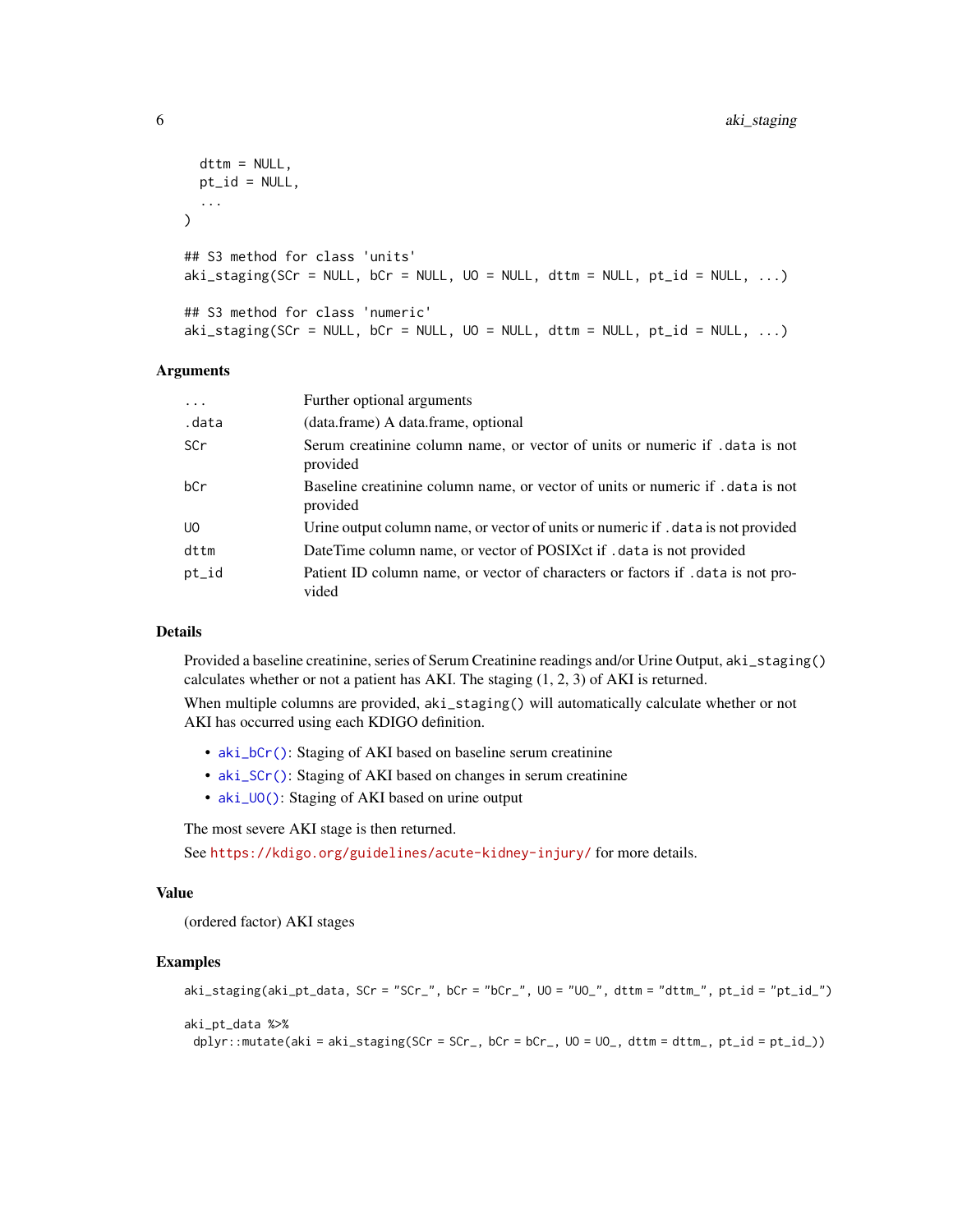<span id="page-6-1"></span><span id="page-6-0"></span>

#### Description

Using KDIGO Clinical Practice Guideline for Acute Kidney Injury Volume 2 | Issue 1 | March 2012

#### Usage

```
aki_UO(...)
## S3 method for class 'data.frame'
aki_UO(.data, UO, dttm, pt_id, ...)
## S3 method for class 'units'
aki_UO(UO, dttm, pt_id, ...)
## S3 method for class 'numeric'
aki_UO(UO, dttm, pt_id, ...)
```
# Arguments

| $\cdots$ | Further optional arguments                                                              |
|----------|-----------------------------------------------------------------------------------------|
| .data    | (data.frame) A data.frame, optional                                                     |
| UO.      | Urine output column name, or vector of units or numeric if . data is not provided       |
| dttm     | DateTime column name, or vector of POSIXct if . data is not provided                    |
| pt_id    | Patient ID column name, or vector of characters or factors if data is not pro-<br>vided |

# Details

- AKI Stage 1: <0.5 ml/kg/h for 6–12 hours
- AKI Stage 2: <0.5 ml/kg/h for  $\geq$ 12 hours
- AKI Stage 3: <0.3 ml/kg/h for ≥24 hours OR Anuria for ≥12 hours

See <https://kdigo.org/guidelines/acute-kidney-injury/> for more details.

#### Value

(ordered factor) AKI stages

```
aki_UO(aki_p t_data, U0 = "U0", dttm = "dttm", pt_id = "pt_id"aki_pt_data %>%
 dplyr::mutate(aki = aki_U0(U0 = U0_, dttm = dttm_, pt_id = pt_id]))
```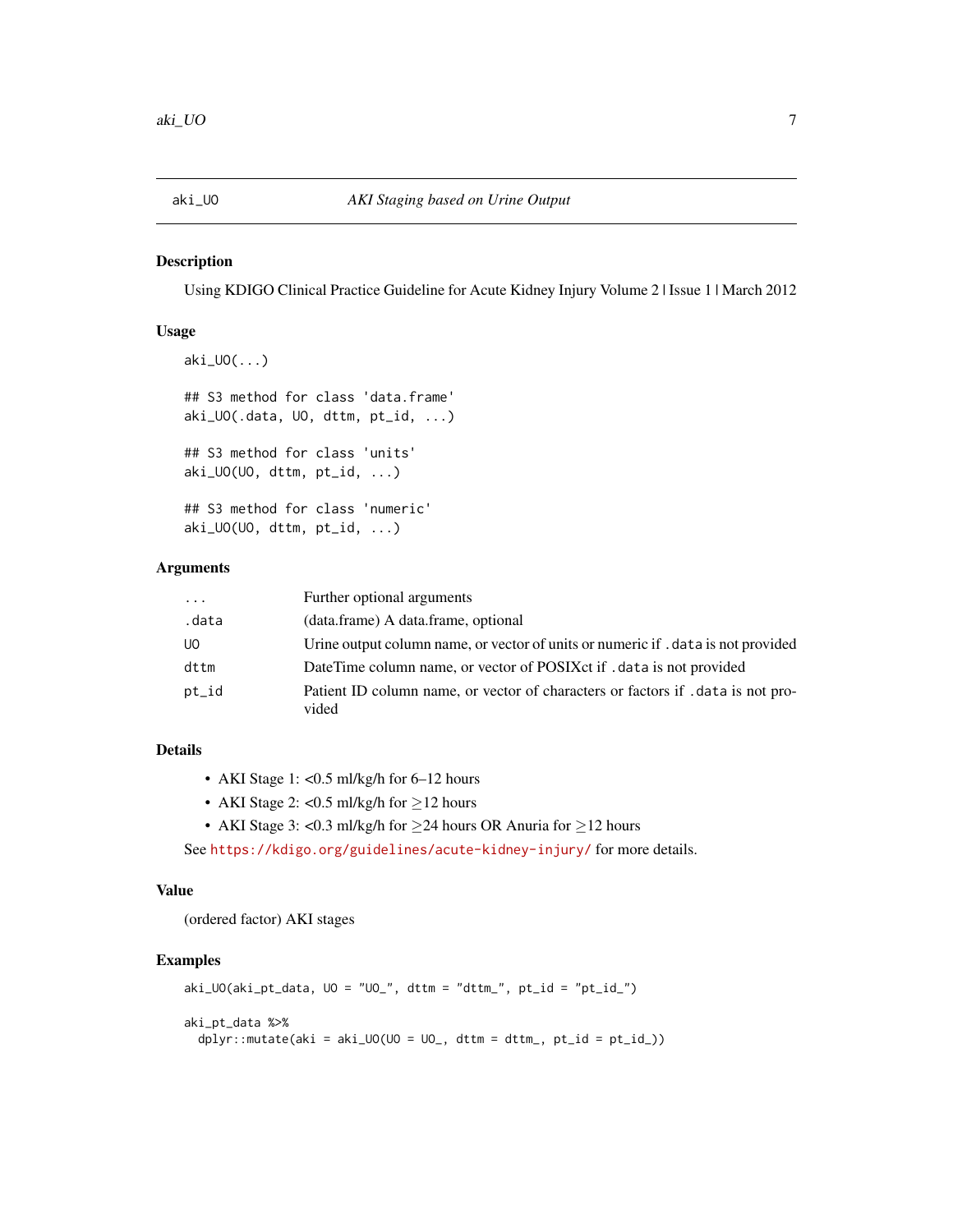<span id="page-7-0"></span>Albuminuria\_stages *Albuminuria Stages*

# Description

Ordered factor of Albuminuria stages

#### Usage

Albuminuria\_stages

### Format

An object of class ordered (inherits from factor) of length 4.

#### Details

- A1: Normal to mildly increased
- A2: Moderately increased
- A3: Severely increased

See <https://kdigo.org/guidelines/ckd-evaluation-and-management/> for more details

#### Examples

Albuminuria\_stages

Albuminuria\_staging\_ACR

*Albuminuria Staging based on ACR*

#### Description

Using KDIGO 2012 Clinical Practice Guideline for the Evaluation and Management of Chronic Kidney Disease Volume 3 | Issue 1 | January 2013

```
Albuminuria_staging_ACR(...)
## S3 method for class 'data.frame'
Albuminuria_staging_ACR(.data, ACR, ...)
```

```
## S3 method for class 'units'
Albuminuria_staging_ACR(ACR, ...)
```

```
## S3 method for class 'numeric'
Albuminuria_staging_ACR(ACR, ...)
```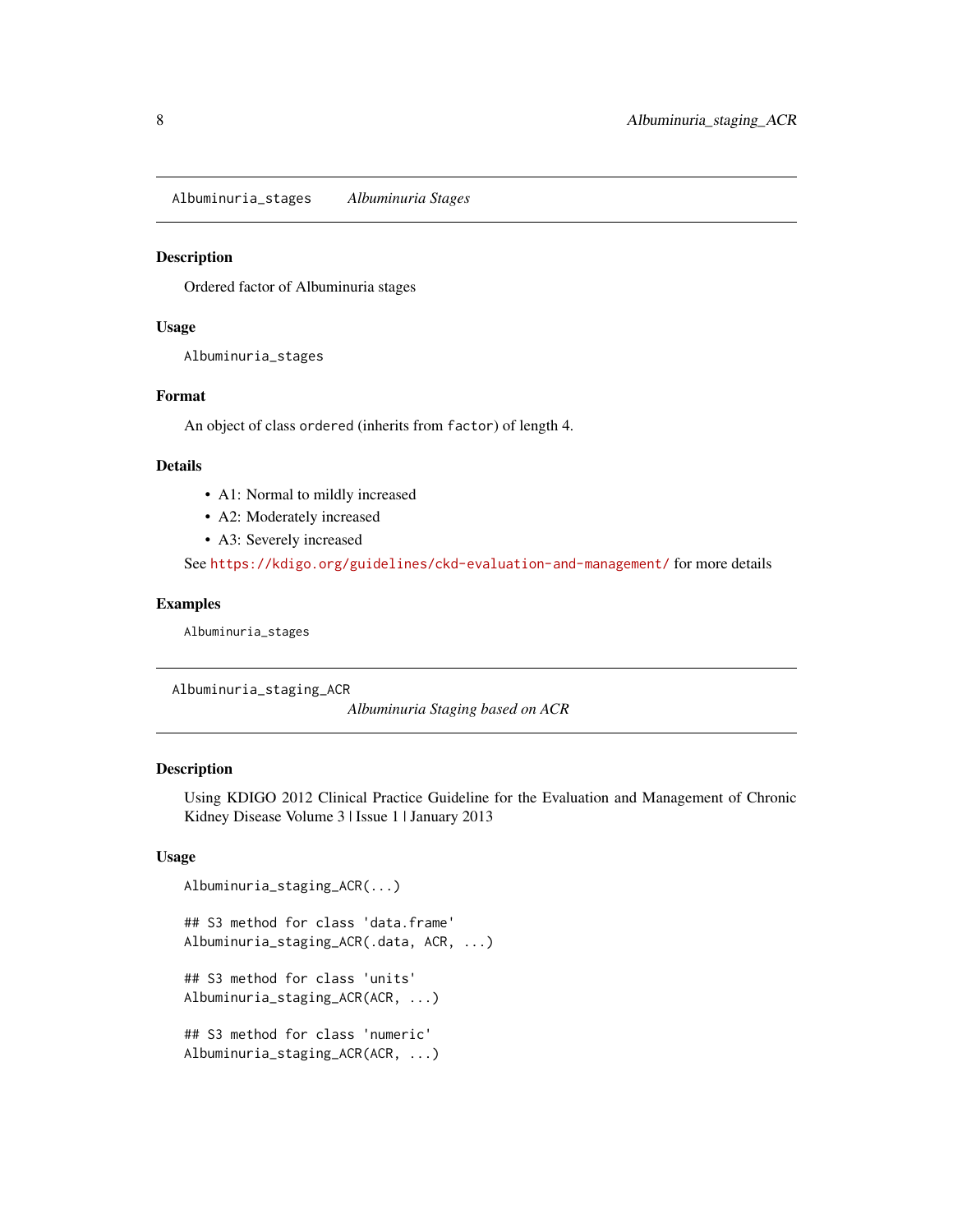#### <span id="page-8-0"></span>Arguments

| $\cdot$ $\cdot$ $\cdot$ | Further optional arguments                                                                        |
|-------------------------|---------------------------------------------------------------------------------------------------|
| .data                   | (data.frame) A data.frame, optional                                                               |
| <b>ACR</b>              | Albumin-to-creatinine ratio column name, or vector of units or numeric if data<br>is not provided |

# Details

- A1: Normal to mildly increased
- A2: Moderately increased
- A3: Severely increased

See <https://kdigo.org/guidelines/ckd-evaluation-and-management/> for more details

#### Value

Albuminuria category

#### Examples

```
df <- tibble::tibble(
  ACR = units::set\_units(c(-1, NA, 1, 10, 50), "mg/g")\mathcal{L}Albuminuria_staging_ACR(df, "ACR")
df %>%
  dplyr::mutate(GFR_level = Albuminuria_staging_ACR(ACR))
```
Albuminuria\_staging\_AER

*Albuminuria Staging based on AER*

# Description

Using KDIGO 2012 Clinical Practice Guideline for the Evaluation and Management of Chronic Kidney Disease Volume 3 | Issue 1 | January 2013

```
Albuminuria_staging_AER(...)
## S3 method for class 'data.frame'
Albuminuria_staging_AER(.data, AER, ...)
## S3 method for class 'units'
Albuminuria_staging_AER(AER, ...)
```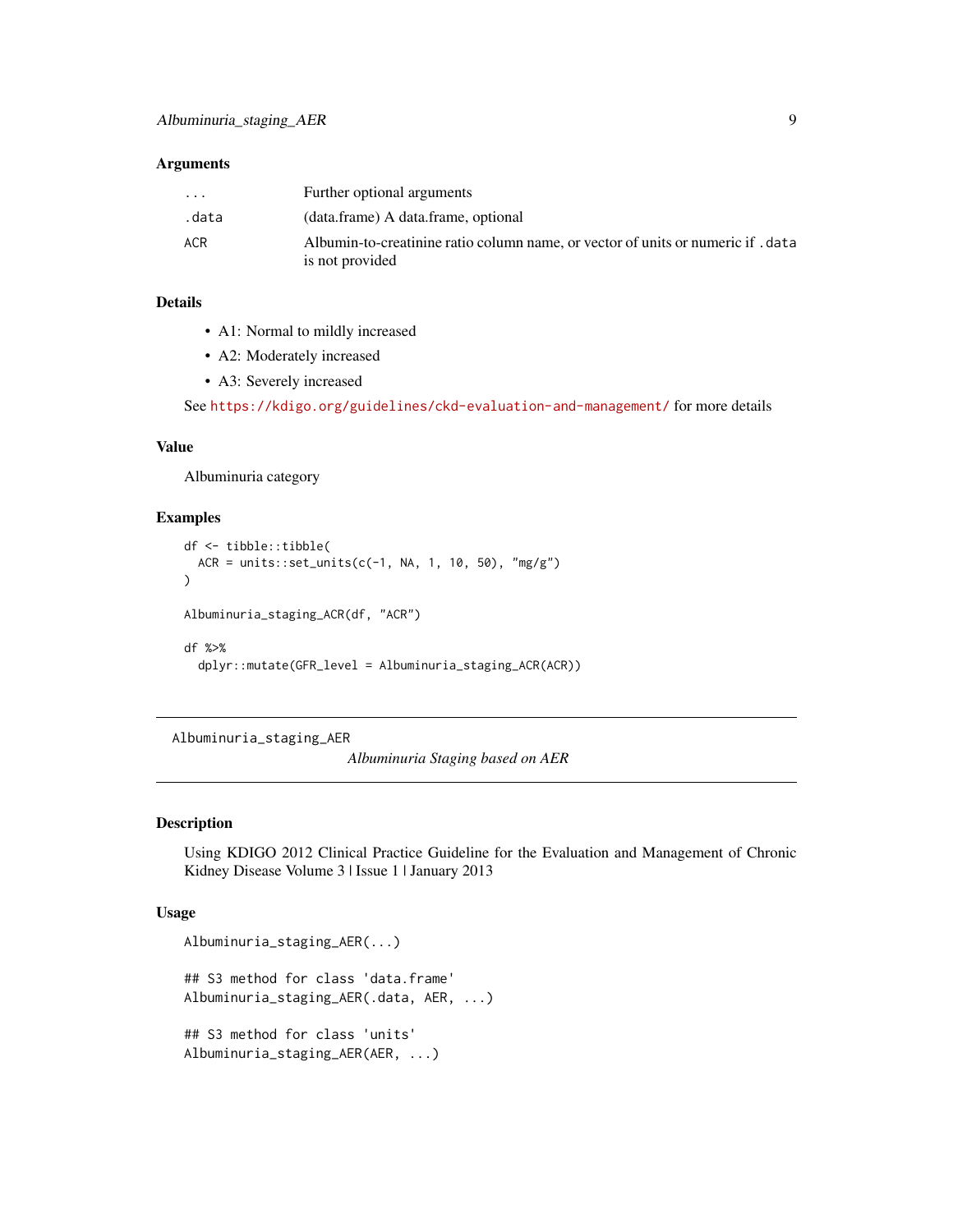#### <span id="page-9-0"></span>10 anemia anemia anemia anemia anemia anemia anemia anemia anemia anemia anemia anemia anemia anemia anemia anemia anemia anemia anemia anemia anemia anemia anemia anemia anemia anemia anemia anemia anemia anemia anemia an

```
## S3 method for class 'numeric'
Albuminuria_staging_AER(AER, ...)
```
#### Arguments

| $\cdot$ $\cdot$ $\cdot$ | Further optional arguments                                                                     |
|-------------------------|------------------------------------------------------------------------------------------------|
| .data                   | (data.frame) A data.frame, optional                                                            |
| AFR                     | Albumin excretion rate column name, or vector of units or numeric if . data is<br>not provided |

# Details

- A1: Normal to mildly increased
- A2: Moderately increased
- A3: Severely increased

See <https://kdigo.org/guidelines/ckd-evaluation-and-management/> for more details

# Value

Albuminuria category

# Examples

```
df <- tibble::tibble(
  AER = units::set_units(c(-1, NA, 15, 100, 500), "mg/day")
\mathcal{L}Albuminuria_staging_AER(df, "AER")
df %>%
  dplyr::mutate(GFR_level = Albuminuria_staging_AER(AER))
```
anemia *Diagnosis of anemia from Hb concentration*

# Description

KDIGO Clinical Practice Guideline for Anemia in Chronic Kidney Disease Volume 2 | Issue 4 | August (2) 2012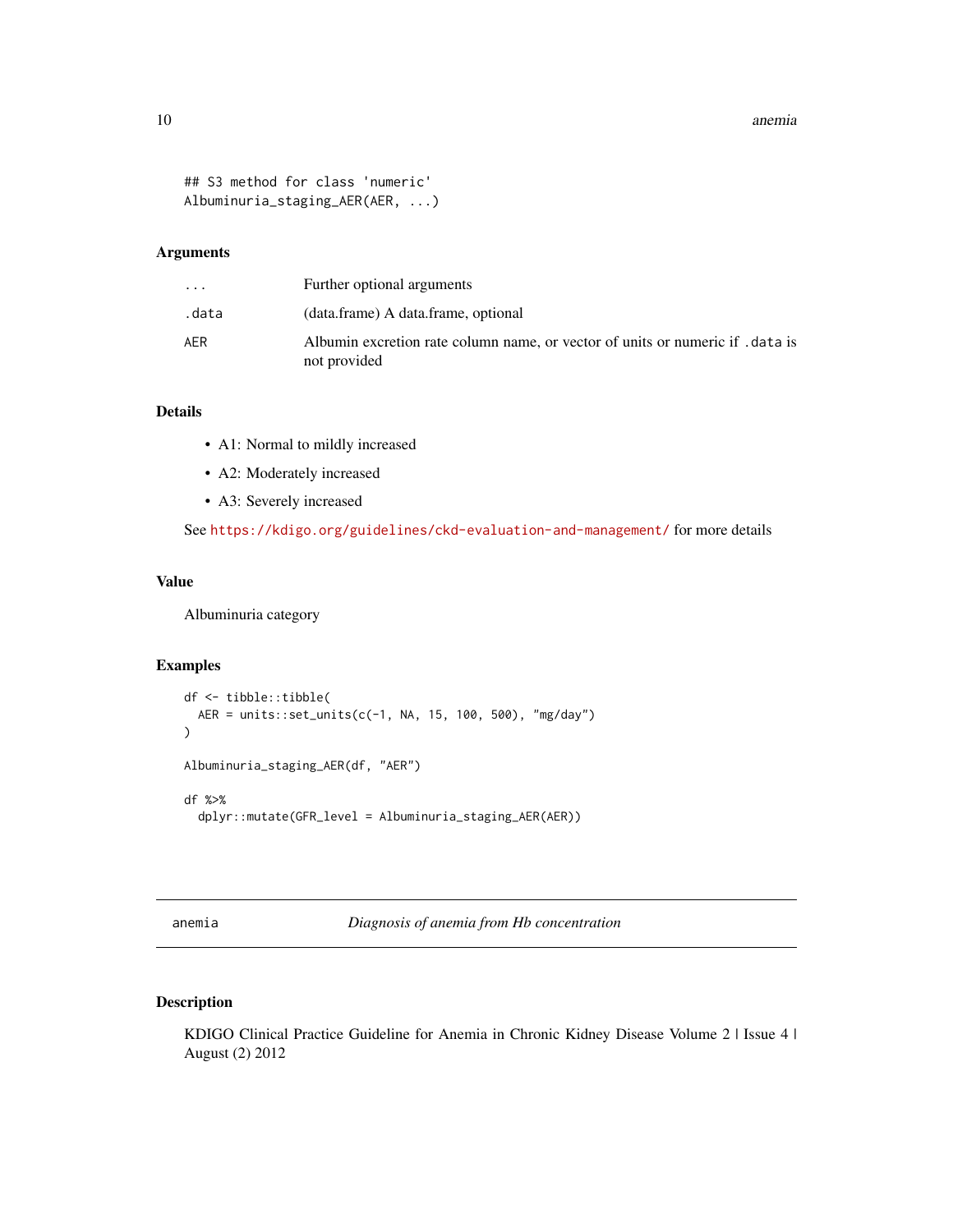#### anemia 11

#### Usage

```
anemia(...)
## S3 method for class 'data.frame'
anemia(.data, Hb, age, male, ...)
## S3 method for class 'units'
anemia(Hb, age, male, ...)
## S3 method for class 'numeric'
anemia(Hb, age, male, ...)
```
#### Arguments

| $\cdot$ | Further optional arguments                                                                     |
|---------|------------------------------------------------------------------------------------------------|
| .data   | (data.frame) A data.frame, optional                                                            |
| Hb      | Hemoglobin concentration column name, or vector of units or numeric if data<br>is not provided |
| age     | Age of patient column name, or vector of units or numeric if . data is not pro-<br>vided       |
| male    | Male or not column name, or vector of logical (TRUE/FALSE) if .data is not<br>provided         |

#### Details

- Adults and children >15 years with CKD when the Hb concentration is <13.0 g/dl (<130 g/l) in males and <12.0 g/dl (<120 g/l) in females.
- Children with CKD if Hb concentration is <11.0 g/dl (<110 g/l) in children 0.5-5 years, <11.5 g/dl (115 g/l) in children 5-12 years, and <12.0 g/dl (120 g/l) in children 12-15 years.

See <https://kdigo.org/guidelines/anemia-in-ckd/> for more details.

#### Value

Anemia as logical TRUE or FALSE

```
anemia(anemia_pt_data, Hb = "Hb", age = "age", male = "male")
anemia_pt_data %>%
 dplyr::mutate(anemia = anemia(Hb = Hb, age = age, male = male))
```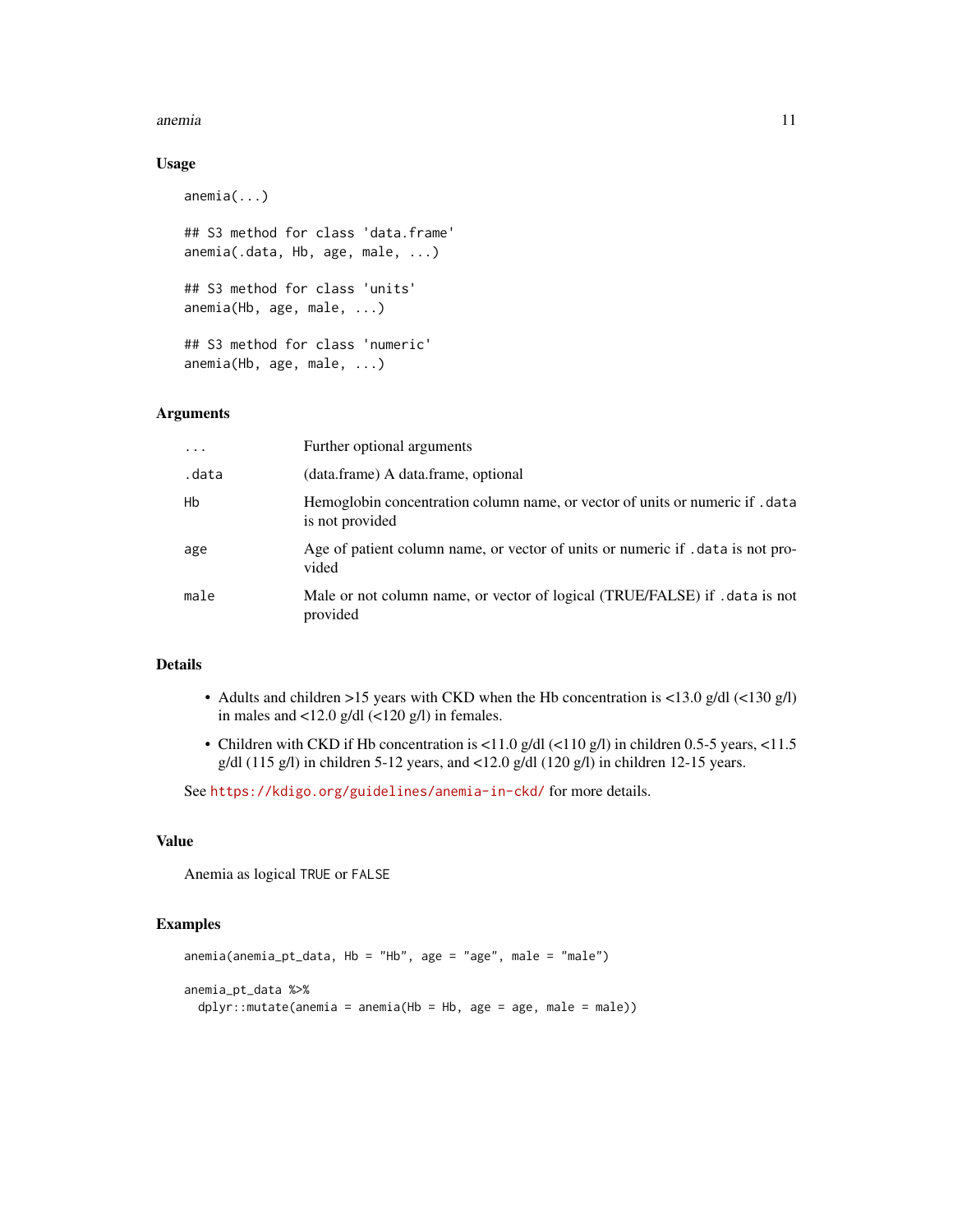<span id="page-11-0"></span>anemia\_pt\_data *Anemia Patient Data*

#### Description

A sample dataset to demonstrate calculating anemia with epocakir

#### Usage

anemia\_pt\_data

#### Format

An object of class tbl\_df (inherits from tbl, data.frame) with 10 rows and 3 columns.

# Examples

anemia\_pt\_data

as\_metric *Convert a measured value to metric units*

# Description

Refer to [conversion\\_factors](#page-15-1) for a full list of available conversions

#### Usage

 $as_metric(param = NULL, meas = NULL, ..., value-only = FALSE)$ 

# Arguments

| param                   | (character) Name of measurement, e.g. param $=$ "SCr"                                                              |
|-------------------------|--------------------------------------------------------------------------------------------------------------------|
| meas                    | (units) Measurement or vector of measurements                                                                      |
| $\cdot$ $\cdot$ $\cdot$ | (units) One of conversion_factors\$parameter, e.g. $SCr = units::set\_units(88.4,$<br>"umol/l"). Case insensitive. |
| value_only              | (logical) Return as value only without units                                                                       |

#### Value

(units) Converted measured value or vector of measured values, unless value\_only = TRUE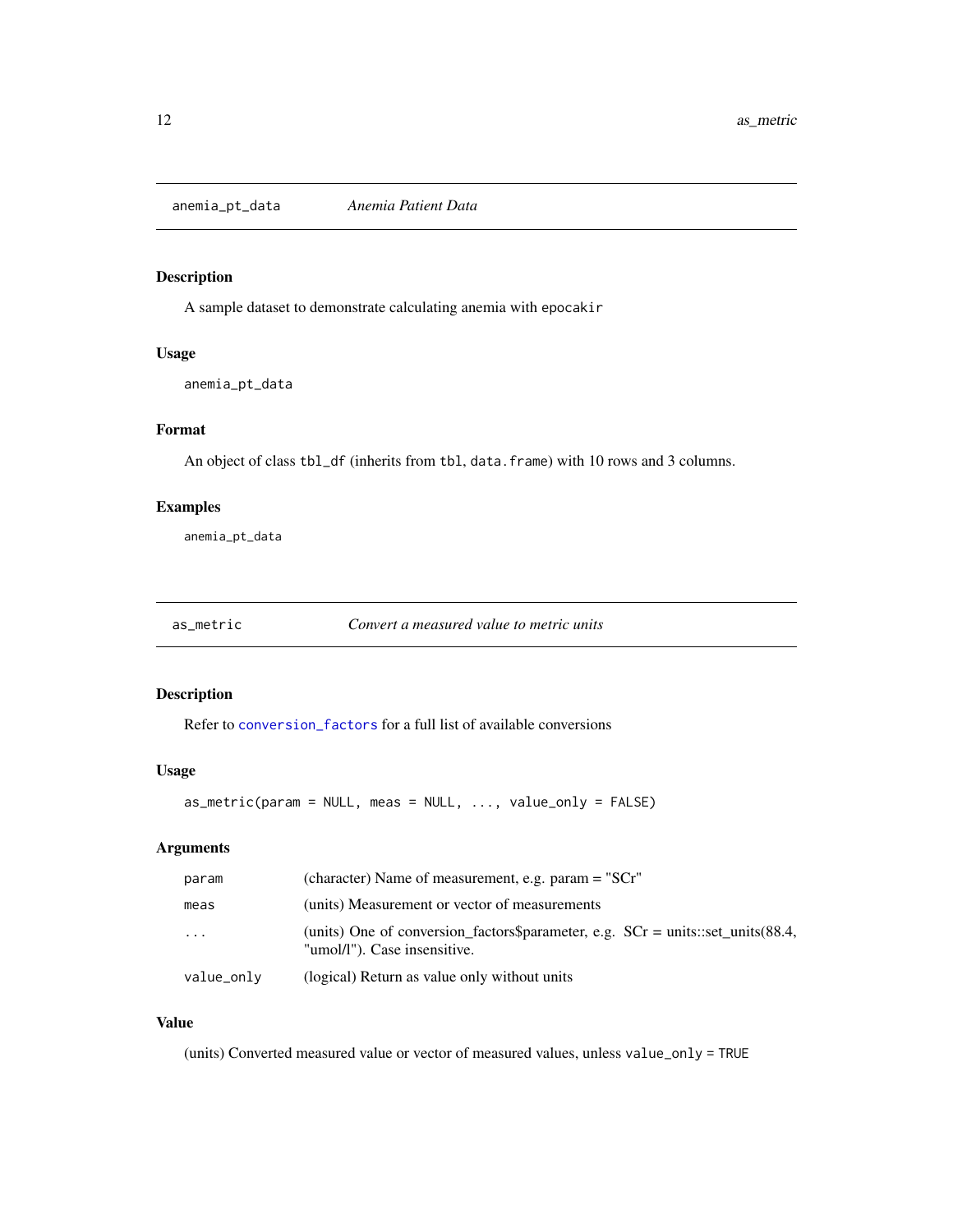# <span id="page-12-0"></span>binary2factor 13

## Examples

```
as_metric(param = "scr", meas = units::set_units(88.4, "umol/l"))
as_metric("scr", units::set_units(88.4, "umol/l"))
values <- units::set_units(c(60, 70, 80), "umol/l")
as_metric(SCr = values)
```
binary2factor *Convert binary data to factors based on column name*

#### Description

Convert binary data to factors based on column name

# Usage

```
binary2factor(.data, ...)
```
#### Arguments

| .data    | (data.frame) A data frame or data frame extension (e.g. a tibble) |
|----------|-------------------------------------------------------------------|
| $\cdots$ | Name-value pairs. The names of columns to be transformed          |

# Value

(data.frame) An object of the same type as .data

```
df <- data.frame(
  a = c(1, 0, NA, 1, 0),b = c("y", "n", NA, "Y", "n"),c = c("yes", "no", NA, "Yes", "No"),d = c(TRUE, FALSE, NA, TRUE, FALSE),
  e = c(1, 2, 3, 4, 5)\mathcal{L}binary2factor(df, a, b:d)
df %>%
 binary2factor(-e)
```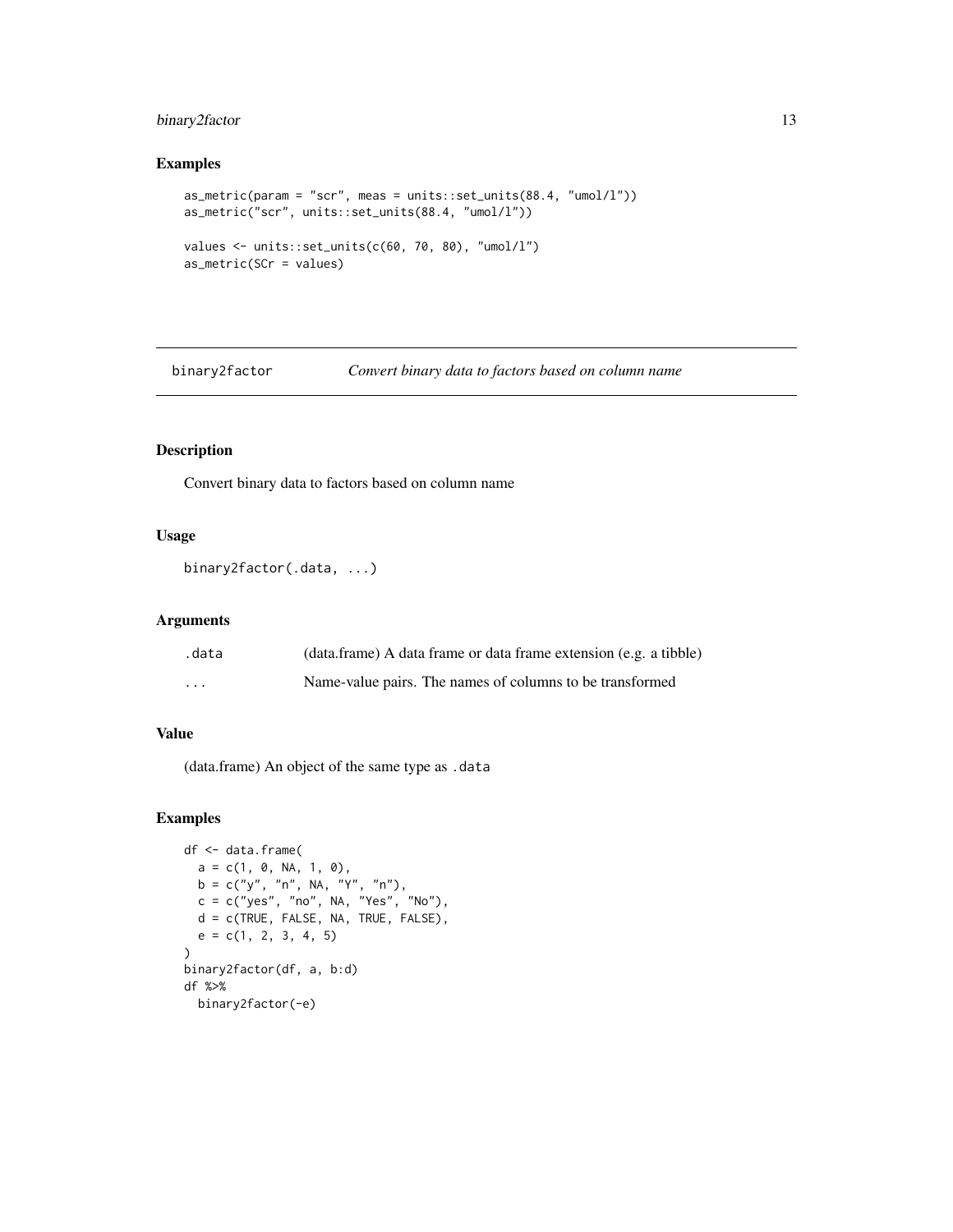<span id="page-13-0"></span>clinical\_obvs *Clinical Patient Data*

# Description

A sample dataset to demonstrate utility functions in epocakir

#### Usage

clinical\_obvs

# Format

An object of class tbl\_df (inherits from tbl, data.frame) with 3 rows and 9 columns.

# Examples

clinical\_obvs

combine\_date\_time\_cols

*Combine date and time columns into a single DateTime column*

# Description

Combine date and time columns into a single DateTime column

#### Usage

```
combine_date_time_cols(.data, tz = NULL)
```
# Arguments

| .data | (data.frame) A data frame or data frame extension (e.g. a tibble)        |
|-------|--------------------------------------------------------------------------|
| tz    | (character) a time zone name (default: time zone of the POSIXt object x) |

# Value

(data.frame) An object of the same type as .data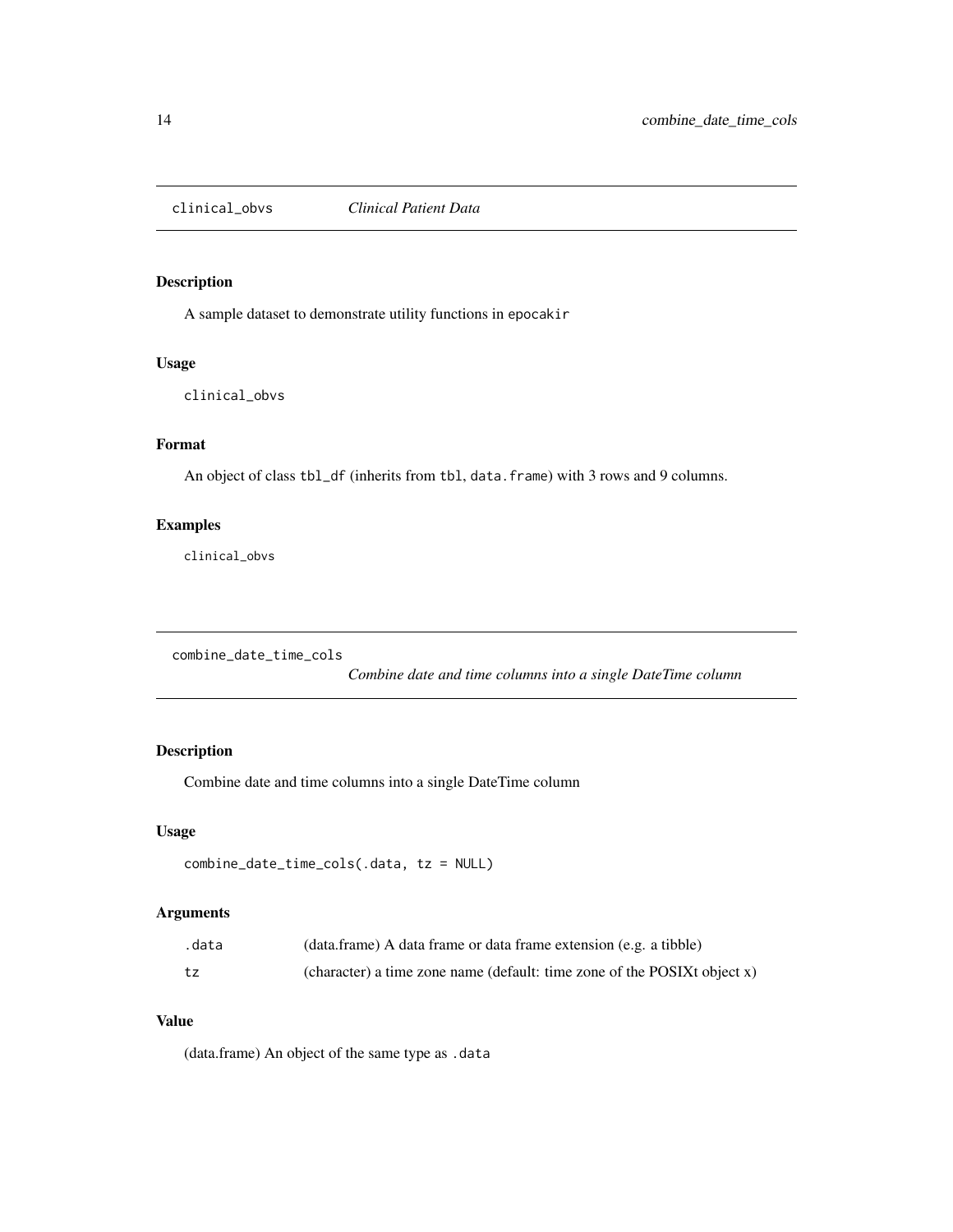# <span id="page-14-0"></span>combn\_changes 15

#### Examples

```
df <- data.frame(
 date_a = as.Date(c("2020-01-01", "2020-01-02")),
 date_b = as.POSIXct(c("2020-02-01", "2020-02-02")),
 time_a = as.POSIXct(c("1900-01-01 01:01:01", "1900-01-01 02:02:02")),
  time_b = as.POSIXct(c("1900-01-01 01:01:01", "1900-01-01 02:02:02"))
\lambdacombine_date_time_cols(df)
```
combn\_changes *Combinatorics changes*

# Description

Compares a value with all previous values

#### Usage

combn\_changes(...)

## S3 method for class 'data.frame' combn\_changes(.data, dttm, val, pt\_id, ...)

## S3 method for class 'POSIXct' combn\_changes(dttm, val, pt\_id, ...)

#### Arguments

| $\cdots$ | Further optional arguments                                                                |
|----------|-------------------------------------------------------------------------------------------|
| .data    | (data.frame) A data.frame, optional                                                       |
| dttm     | DateTime column name, or vector of POSIX ct if . data is not provided                     |
| val      | Variable column name, or vector of units or numeric if . data is not provided             |
| pt_id    | Patient ID column name, or vector of characters or factors if . data is not pro-<br>vided |

# Value

Combinatorics changes of the same type provided (numeric or units)

```
combn_changes(aki_pt_data, dttm = "dttm_", val = "SCr_", pt_id = "pt_id_")
aki_pt_data %>%
 combn_changes(dttm_, SCr_, pt_id_)
```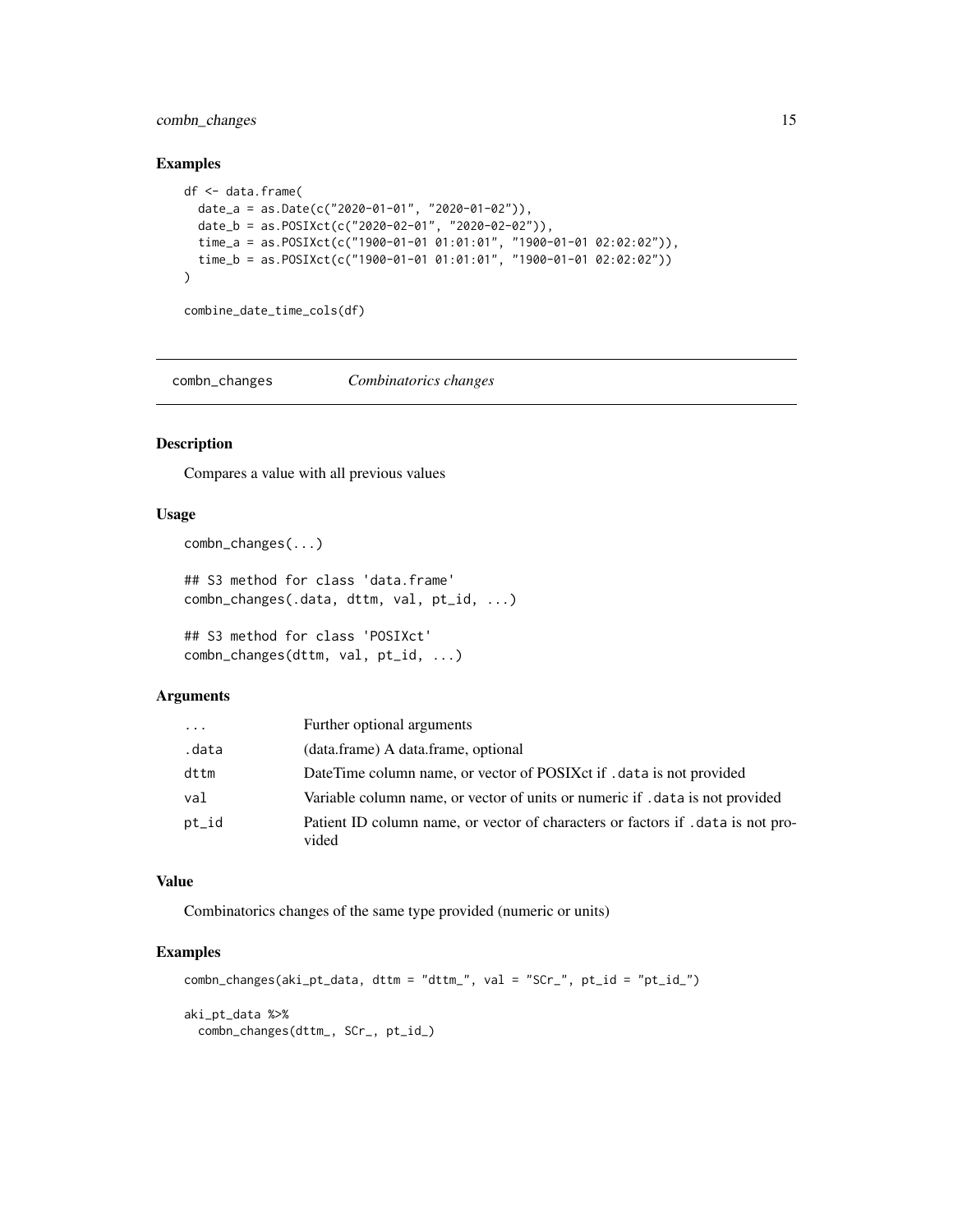<span id="page-15-1"></span><span id="page-15-0"></span>conversion\_factors *Conversion Factors*

#### Description

List of conversion factors based on tables in KDIGO Clinical Practice Guidelines.

#### Usage

conversion\_factors

# Format

An object of class tbl\_df (inherits from tbl, data.frame) with 21 rows and 4 columns.

# Details

parameter Name of the measurement metric\_units Metric units for the parameter mol\_weight Molecular weight (where required) description Full name

# Examples

conversion\_factors

dob2age *Calculate age from DOB*

# Description

Calculate age from DOB

### Usage

```
dob2age(dob, age_on = lubridate::today(), fun = NULL, units = "years", ...)
```
# Arguments

| dob       | The date or vector of dates representing $date(s)$ of birth.                                                    |
|-----------|-----------------------------------------------------------------------------------------------------------------|
| age_on    | (Date) The date on which age is to be calculated. Defaults to today.                                            |
| fun       | (function) The function to be applied to the age, e.g. floor. Defaults to NULL.                                 |
| units     | (character) The units to measure age in, e.g. "years". Only used if fun is speci-<br>fied. Defaults to "years". |
| $\ddotsc$ | Further optional arguments that will be passed to fun                                                           |
|           |                                                                                                                 |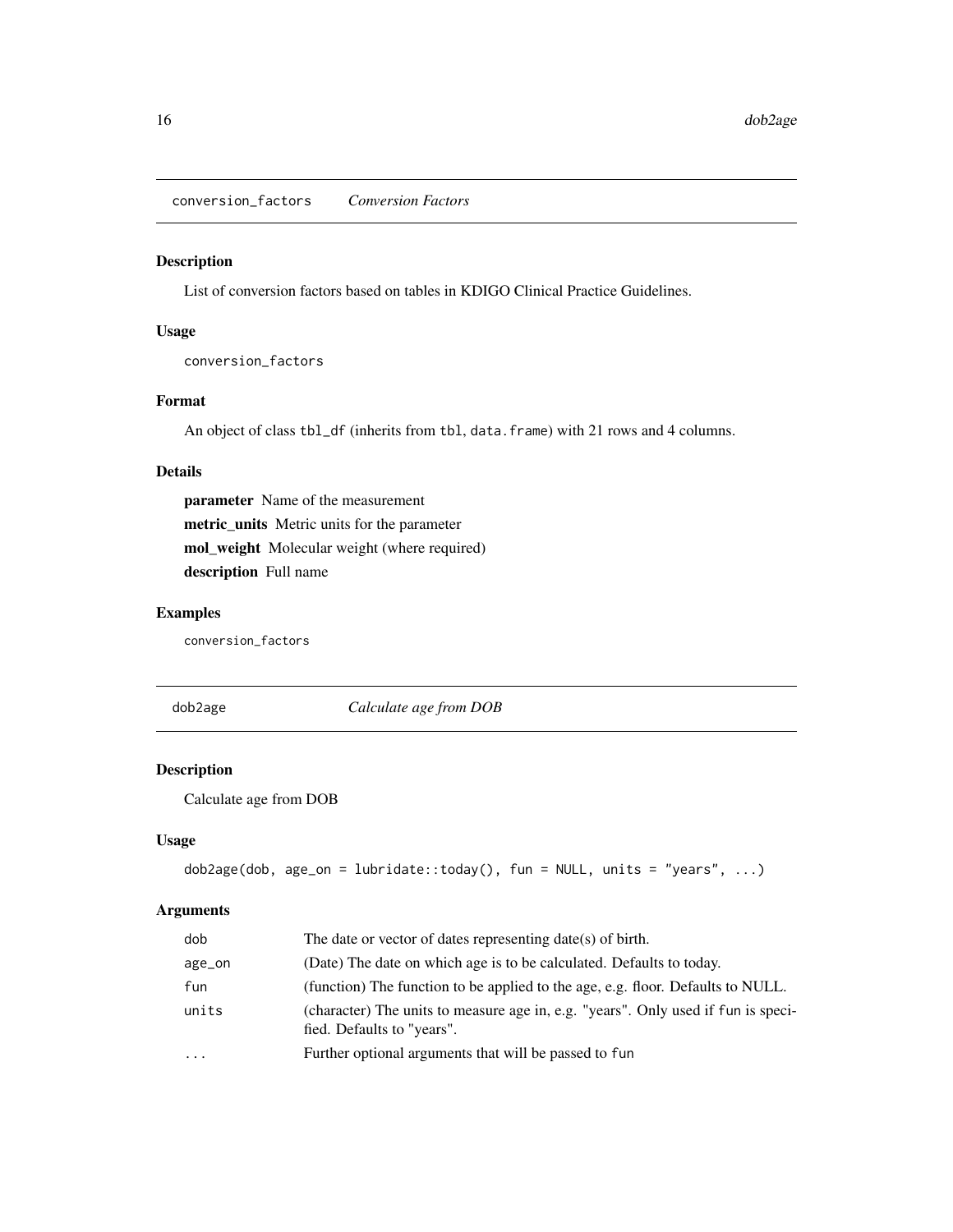#### <span id="page-16-0"></span> $eGFR$  17

# Value

(duration) The age as a duration.

#### Examples

```
dob2age(lubridate::as_date("1990-01-01"))
dob2age(
 dob = c(
   lubridate::as_date("1990-01-01"),
   lubridate::as_date("1994-01-01"),
   lubridate::as_date("1998-01-01")
 ),
 age_on = lubridate::as_date("2002-12-31"),
 fun = floor
\mathcal{L}
```
eGFR *GFR Estimation*

# Description

Using KDIGO 2012 Clinical Practice Guideline for the Evaluation and Management of Chronic Kidney Disease Volume 3 | Issue 1 | January 2013

```
eGFR(...)
## S3 method for class 'data.frame'
eGFR(
  .data,
  SCr = NULL,
  SCysC = NULL,
  Age = NULL,height = NULL,BUN = NULL,male = NULL,
 black = NULL,
  pediatric = NULL,
  ...
)
## S3 method for class 'units'
eGFR(
  SCr = NULL,SCysC = NULL,
  Age = NULL,
  height = NULL,
```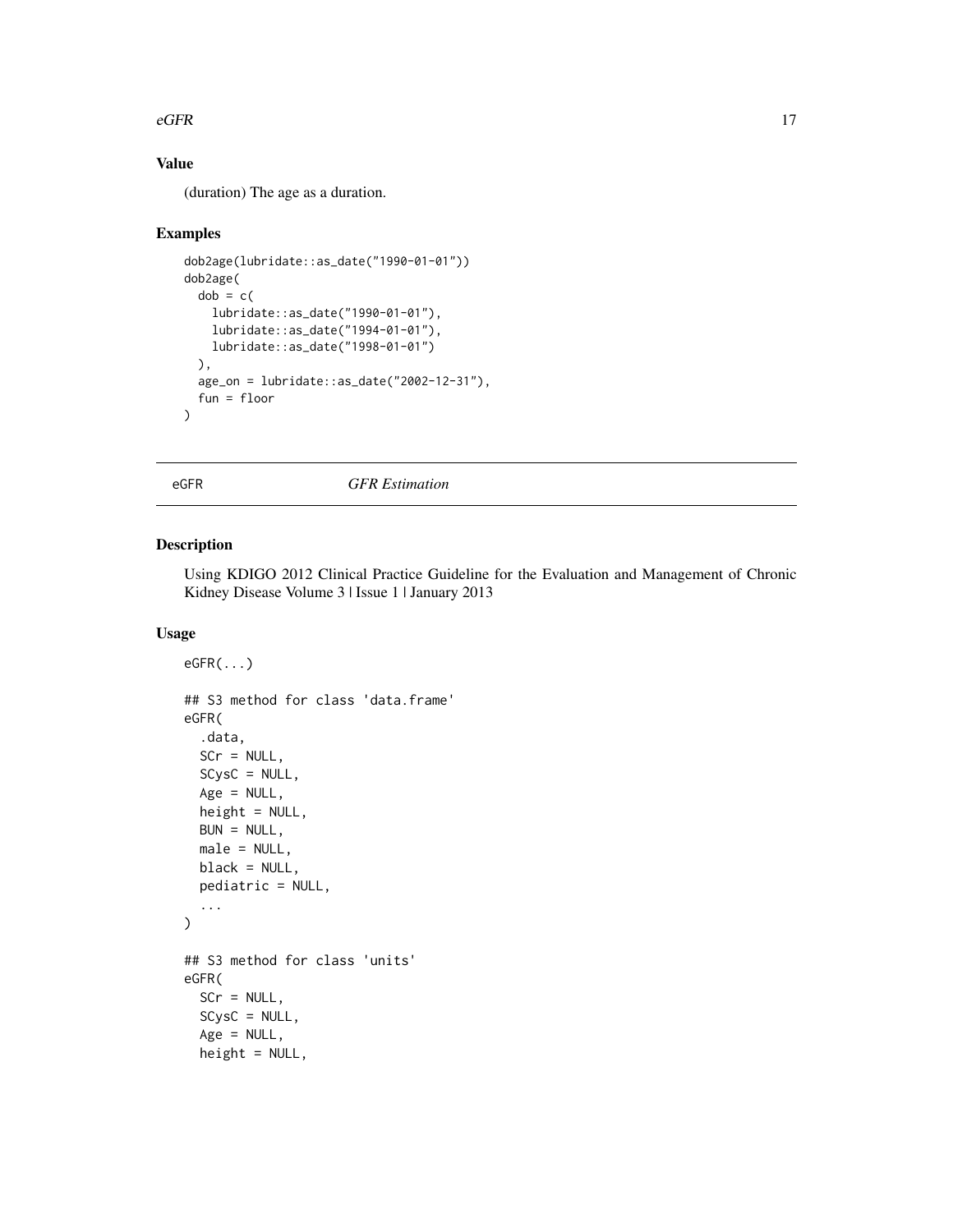```
BUN = NULL,male = NULL,
  black = NULL,
  pediatric = NULL,
  ...
\overline{\phantom{a}}## S3 method for class 'numeric'
eGFR(
  SCr = NULL,SCysC = NULL,
  Age = NULL,height = NULL,
  BUN = NULL,male = NULL,
  black = NULL,
  pediatric = NULL,
  ...
\mathcal{L}
```
# Arguments

| $\cdots$   | Further optional arguments                                                                            |
|------------|-------------------------------------------------------------------------------------------------------|
| .data      | (data.frame) A data.frame, optional                                                                   |
| SCr        | Serum creatinine column name, or vector of units or numeric if . data is not<br>provided              |
| SCysC      | Serum Cystatin C column name, or vector of units or numeric if . data is not<br>provided              |
| Age        | Age of patient column name, or vector of units or numeric if . data is not pro-<br>vided              |
| height     | Height of patient column name, or vector of units or numeric if data is not<br>provided               |
| <b>BUN</b> | Blood urea nitrogen column name, or vector of units or numeric if . data is not<br>provided           |
| male       | Male or not column name, or vector of logical (TRUE/FALSE) if .data is not<br>provided                |
| black      | Black race or not column name, or vector of logical (TRUE/FALSE) if . data is<br>not provided         |
| pediatric  | (logical) Pediatric or not column name, or vector of logical (TRUE/FALSE) if<br>data is not provided. |

#### Details

Automatic selection of equation to estimation the Glomerular Filtration Rate (eGFR), based on input data

• [eGFR\\_adult\\_SCr\(\)](#page-18-1): 2009 CKD-EPI creatinine equation

<span id="page-17-0"></span>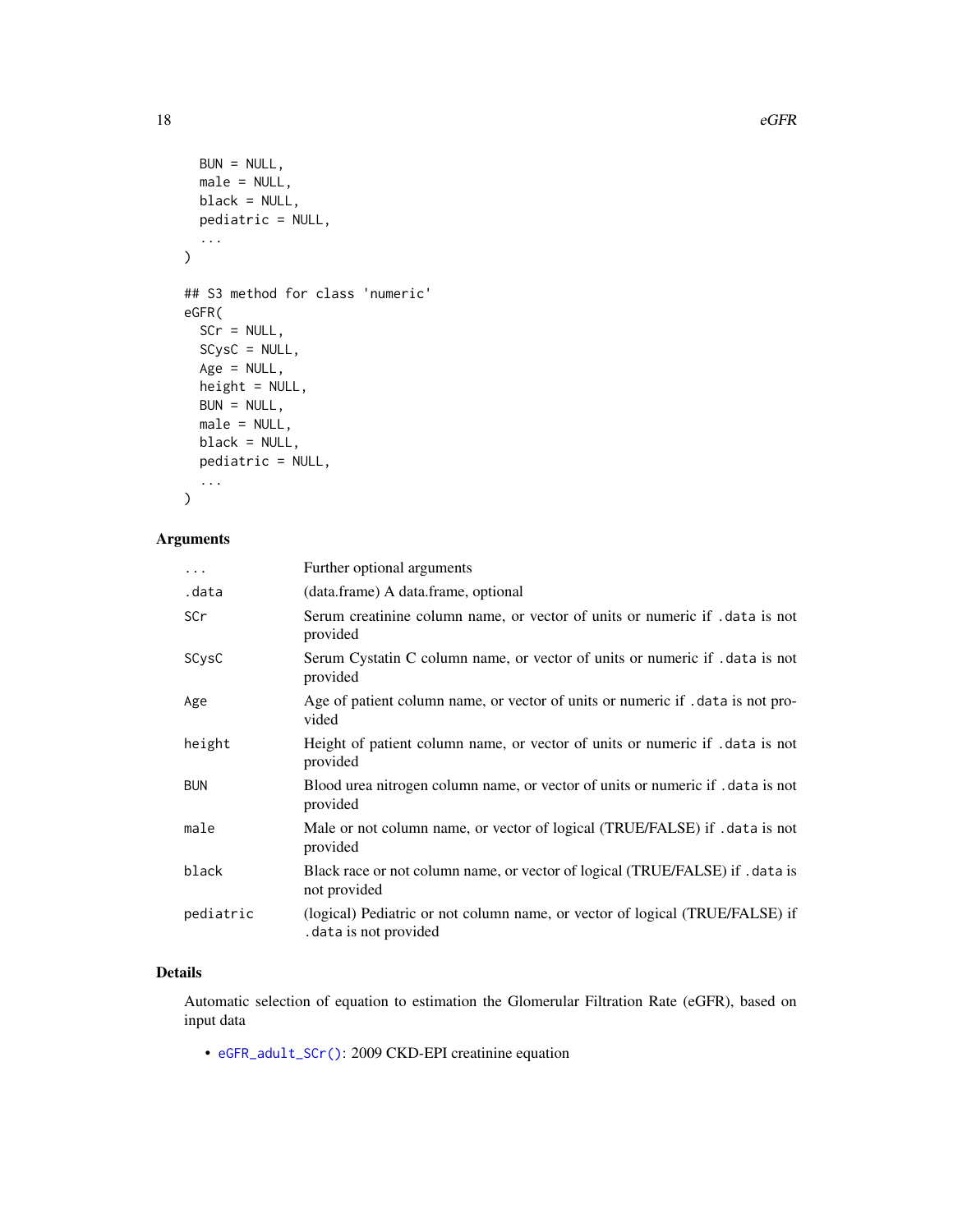- <span id="page-18-0"></span>• [eGFR\\_adult\\_SCysC\(\)](#page-21-1): 2012 CKD-EPI cystatin C equation
- [eGFR\\_adult\\_SCr\\_SCysC\(\)](#page-19-1): 2012 CKD-EPI creatinine-cystatin C equation
- [eGFR\\_child\\_SCr\(\)](#page-22-1): Pediatric creatinine-based equation
- [eGFR\\_child\\_SCr\\_BUN\(\)](#page-23-1): Pediatric creatinine-BUN equation
- [eGFR\\_child\\_SCysC\(\)](#page-24-1): Pediatric cystatin C-based equation

See <https://kdigo.org/guidelines/ckd-evaluation-and-management/> for more details

#### Value

(units) Estimated glomerular filtration rate (eGFR) of the same type provided (numeric or units in ml/min/1.73m2)

#### Examples

```
eGFR(eGFR_pt_data,
 SCr = "SCr", SCysC = "SCysC"Age = "Age_", height = "height_", BUN = "BUN_",
 male = "male_", black = "black_", pediatric = "pediatric_"
)
eGFR_pt_data %>%
 dplyr::mutate(eGFR = eGFR(
   SCr = SCr_, SCysC = SCysC_,
   Age = Age_, height = height_, BUN = BUN_,
   male = male_, black = black_, pediatric = pediatric_
 ))
```
<span id="page-18-1"></span>eGFR\_adult\_SCr *eGFR 2009 CKD-EPI creatinine equation*

#### **Description**

Using KDIGO 2012 Clinical Practice Guideline for the Evaluation and Management of Chronic Kidney Disease Volume 3 | Issue 1 | January 2013

```
eGFR_adult_SCr(...)
## S3 method for class 'data.frame'
eGFR_adult_SCr(.data, SCr, Age, male, black, ...)
## S3 method for class 'units'
eGFR_adult_SCr(SCr, Age, male, black, ...)
## S3 method for class 'numeric'
eGFR_adult_SCr(SCr, Age, male, black, ...)
```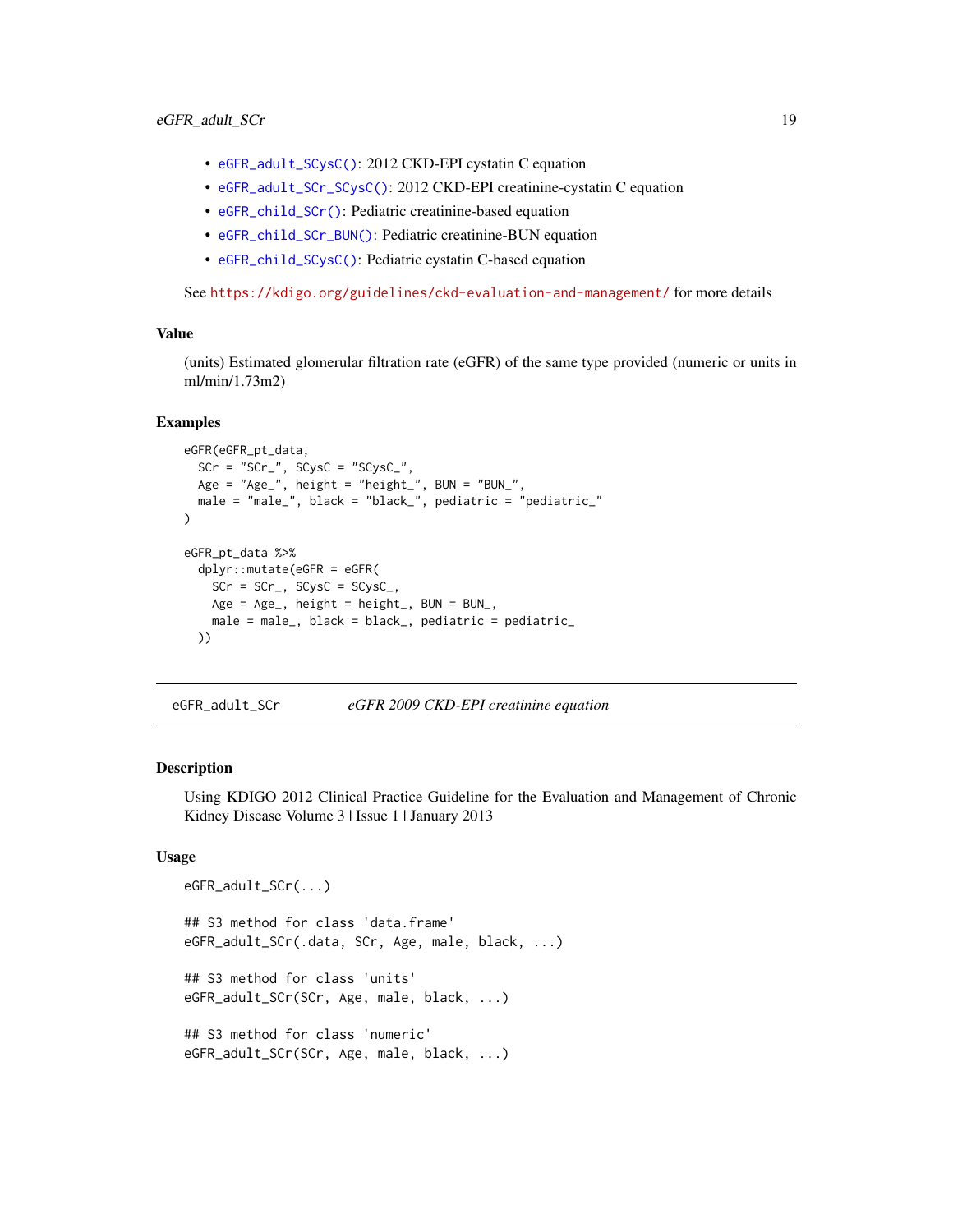#### <span id="page-19-0"></span>Arguments

| .     | Further optional arguments                                                                    |
|-------|-----------------------------------------------------------------------------------------------|
| .data | (data.frame) A data.frame, optional                                                           |
| SCr   | Serum creatinine column name, or vector of units or numeric if . data is not<br>provided      |
| Age   | Age of patient column name, or vector of units or numeric if . data is not pro-<br>vided      |
| male  | Male or not column name, or vector of logical (TRUE/FALSE) if .data is not<br>provided        |
| black | Black race or not column name, or vector of logical (TRUE/FALSE) if . data is<br>not provided |

# Details

See <https://kdigo.org/guidelines/ckd-evaluation-and-management/> for more details

#### Value

Estimated GFR of the same type provided (numeric or units)

# Examples

```
eGFR_adult_SCr(eGFR_pt_data,
  SCr = "SCr", Age = "Age_", male = "male_", black = "black_"
)
eGFR_pt_data %>%
  dplyr::mutate(eGFR = eGFR_adult_SCr(
    SCr = SCr_, Age = Age<sub>-</sub>, male = male<sub>-</sub>, black = black_
  ))
```
<span id="page-19-1"></span>eGFR\_adult\_SCr\_SCysC *eGFR 2012 CKD-EPI creatinine-cystatin C equation*

# Description

Using KDIGO 2012 Clinical Practice Guideline for the Evaluation and Management of Chronic Kidney Disease Volume 3 | Issue 1 | January 2013

```
eGFR_adult_SCr_SCysC(...)
## S3 method for class 'data.frame'
eGFR_adult_SCr_SCysC(.data, SCr, SCysC, Age, male, black, ...)
```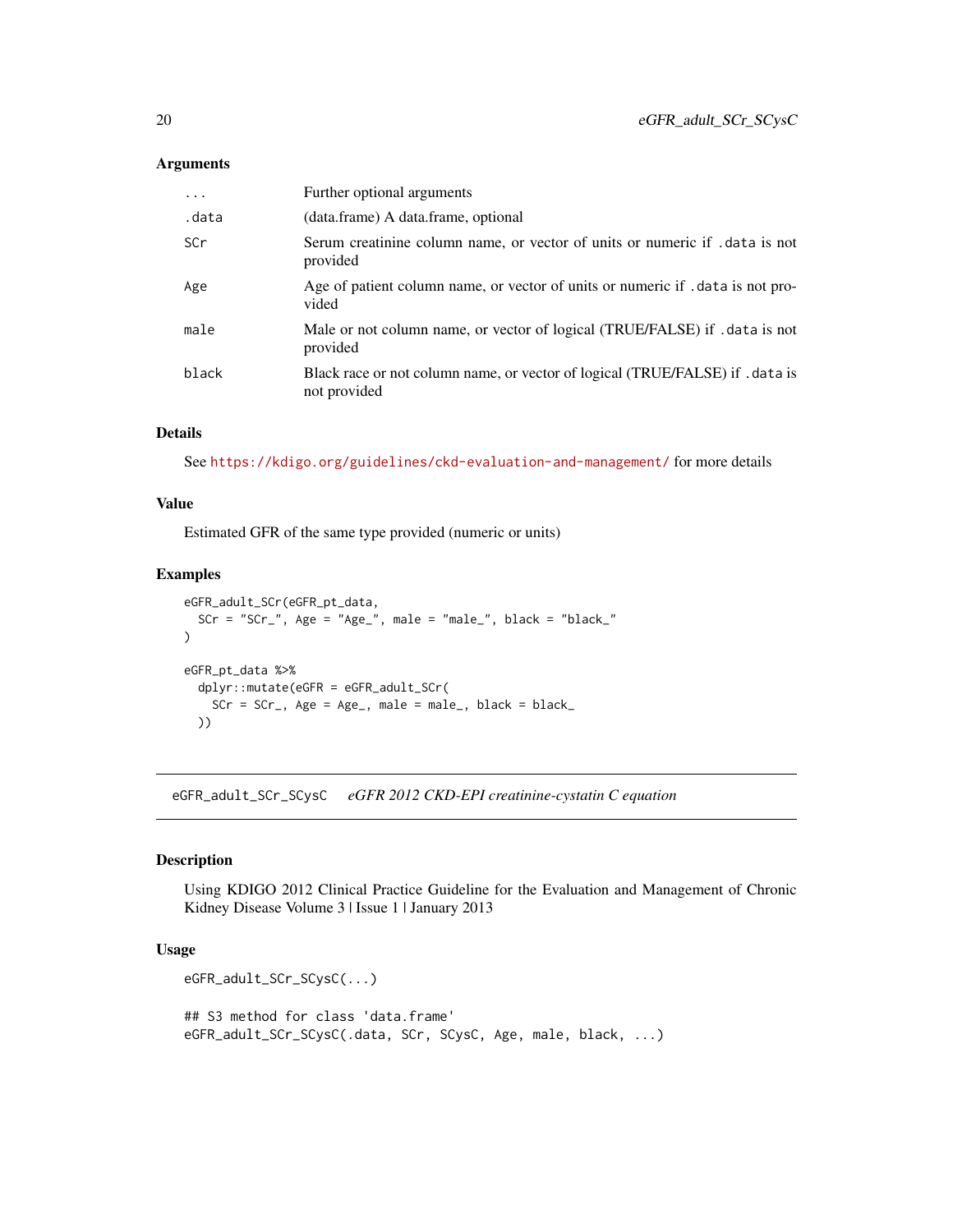```
## S3 method for class 'units'
eGFR_adult_SCr_SCysC(SCr, SCysC, Age, male, black, ...)
## S3 method for class 'numeric'
eGFR_adult_SCr_SCysC(SCr, SCysC, Age, male, black, ...)
```
# Arguments

| Further optional arguments                                                                    |
|-----------------------------------------------------------------------------------------------|
| (data.frame) A data.frame, optional                                                           |
| Serum creatinine column name, or vector of units or numeric if . data is not<br>provided      |
| Serum Cystatin C column name, or vector of units or numeric if . data is not<br>provided      |
| Age of patient column name, or vector of units or numeric if . data is not pro-<br>vided      |
| Male or not column name, or vector of logical (TRUE/FALSE) if .data is not<br>provided        |
| Black race or not column name, or vector of logical (TRUE/FALSE) if . data is<br>not provided |
|                                                                                               |

#### Details

See <https://kdigo.org/guidelines/ckd-evaluation-and-management/> for more details

# Value

Estimated GFR of the same type provided (numeric or units)

```
eGFR_adult_SCr_SCysC(eGFR_pt_data,
 SCr = "SCr", SCysC = "SCysC",
 Age = "Age_", male = "male_", black = "black_"
)
eGFR_pt_data %>%
 dplyr::mutate(eGFR = eGFR_adult_SCr_SCysC(
   SCr = SCr_, SCysC = SCysC_,
   Age = Age_, male = male_, black = black_))
```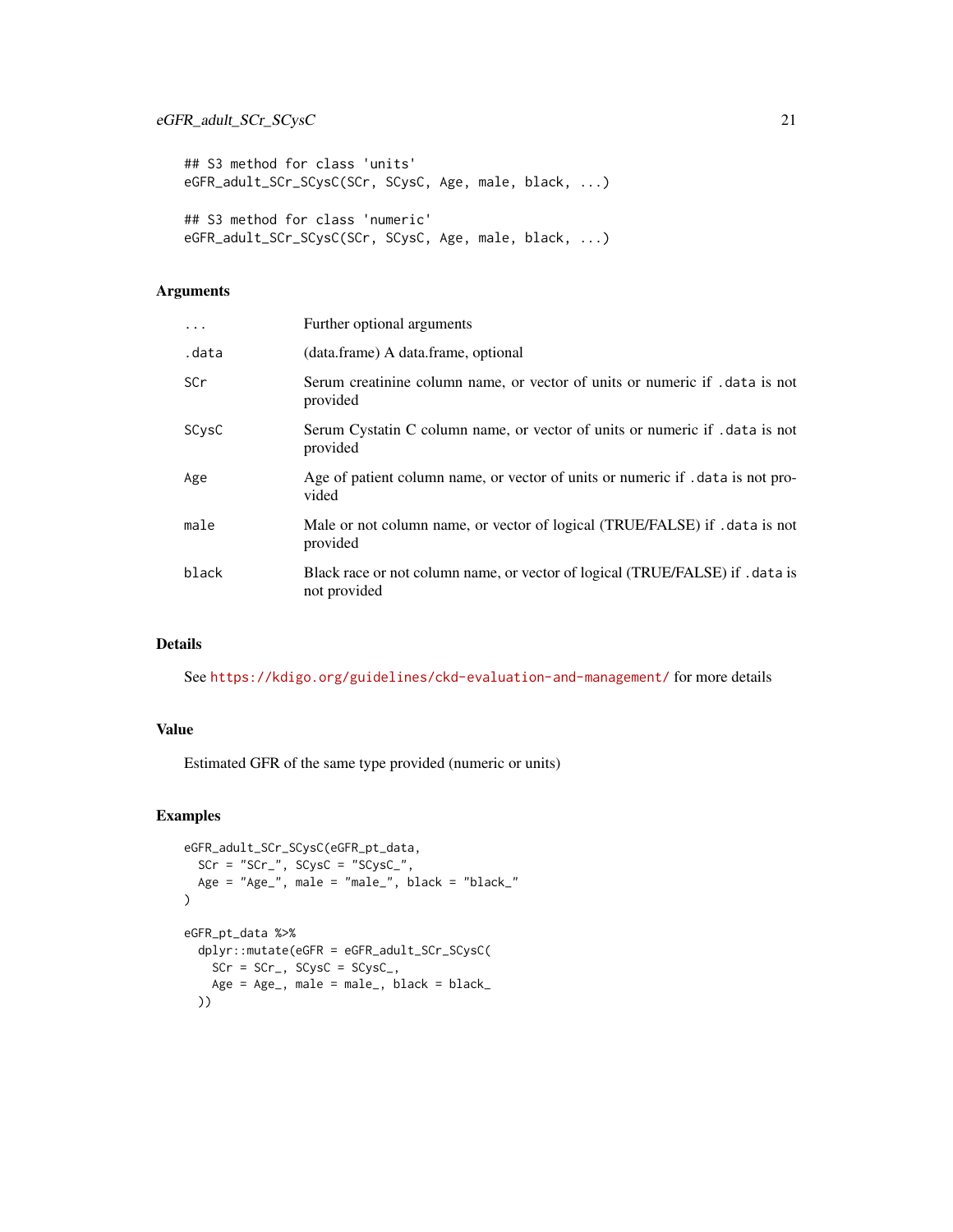<span id="page-21-1"></span><span id="page-21-0"></span>eGFR\_adult\_SCysC *eGFR 2012 CKD-EPI cystatin C equation*

#### Description

Using KDIGO 2012 Clinical Practice Guideline for the Evaluation and Management of Chronic Kidney Disease Volume 3 | Issue 1 | January 2013

#### Usage

```
eGFR_adult_SCysC(...)
## S3 method for class 'data.frame'
eGFR_adult_SCysC(.data, SCysC, Age, male, ...)
## S3 method for class 'units'
eGFR_adult_SCysC(SCysC, Age, male, ...)
## S3 method for class 'numeric'
eGFR_adult_SCysC(SCysC, Age, male, ...)
```
#### Arguments

| $\ddotsc$ | Further optional arguments                                                               |
|-----------|------------------------------------------------------------------------------------------|
| .data     | (data.frame) A data.frame, optional                                                      |
| SCysC     | Serum Cystatin C column name, or vector of units or numeric if . data is not<br>provided |
| Age       | Age of patient column name, or vector of units or numeric if , data is not pro-<br>vided |
| male      | Male or not column name, or vector of logical (TRUE/FALSE) if .data is not<br>provided   |

#### Details

See <https://kdigo.org/guidelines/ckd-evaluation-and-management/> for more details

#### Value

Estimated GFR of the same type provided (numeric or units)

```
eGFR_adult_SCysC(eGFR_pt_data,
  SCysC = "SCysC_", Age = "Age_", male = "male_"
)
eGFR_pt_data %>%
```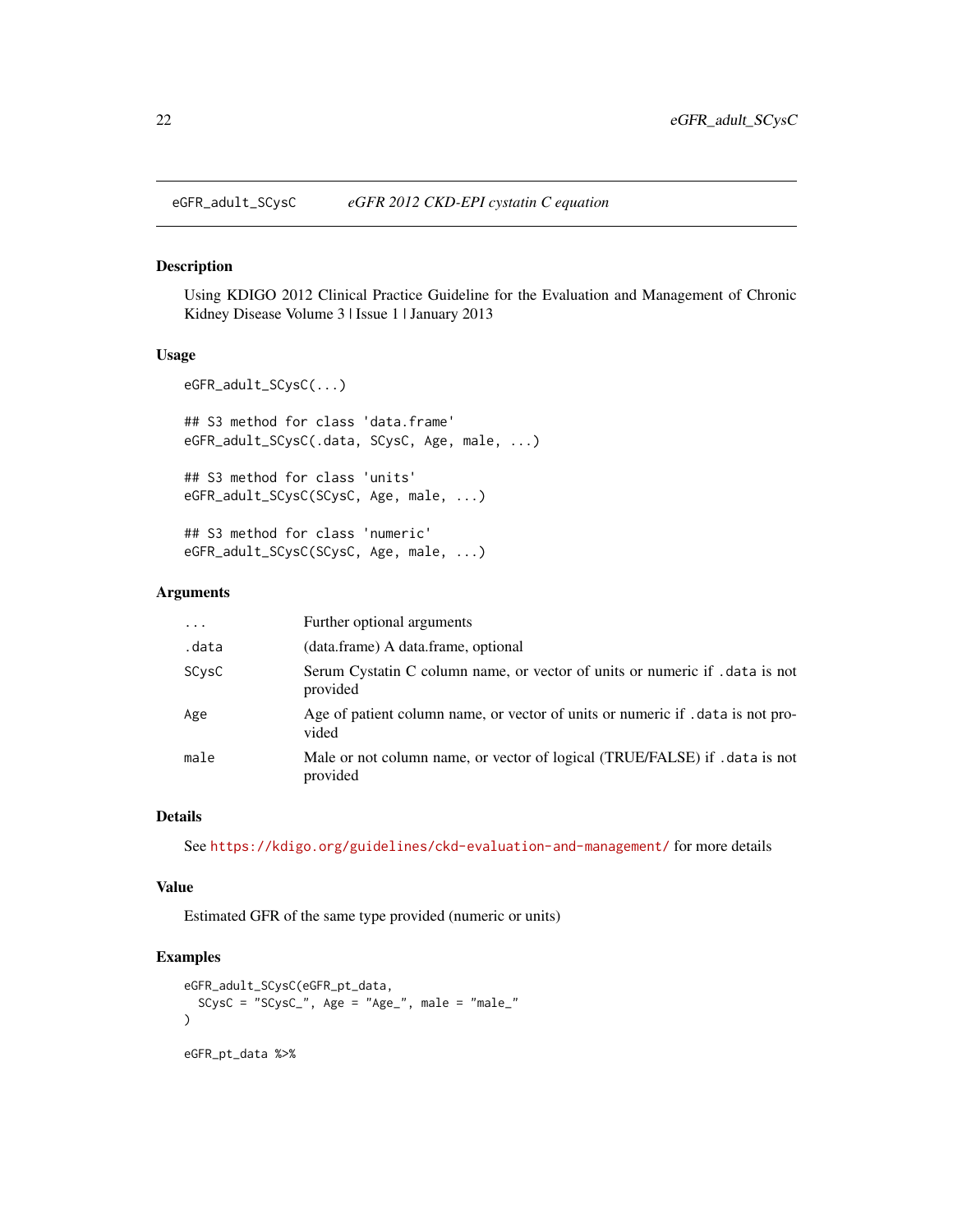```
dplyr::mutate(eGFR = eGFR_adult_SCysC(
 SCysC = SCysC_, Age = Age_, male = male_))
```
<span id="page-22-1"></span>eGFR\_child\_SCr *eGFR Pediatric SCr and Height*

#### Description

Using KDIGO 2012 Clinical Practice Guideline for the Evaluation and Management of Chronic Kidney Disease Volume 3 | Issue 1 | January 2013

#### Usage

```
eGFR_child_SCr(...)
## S3 method for class 'data.frame'
eGFR_child_SCr(.data, SCr, height, ...)
## S3 method for class 'units'
eGFR_child_SCr(SCr, height, ...)
```

```
## S3 method for class 'numeric'
eGFR_child_SCr(SCr, height, ...)
```
# Arguments

| $\cdot$ $\cdot$ $\cdot$ | Further optional arguments                                                               |
|-------------------------|------------------------------------------------------------------------------------------|
| .data                   | (data.frame) A data.frame, optional                                                      |
| SCr                     | Serum creatinine column name, or vector of units or numeric if . data is not<br>provided |
| height                  | Height of patient column name, or vector of units or numeric if data is not<br>provided  |

# Details

See <https://kdigo.org/guidelines/ckd-evaluation-and-management/> for more details

# Value

Estimated GFR of the same type provided (numeric or units)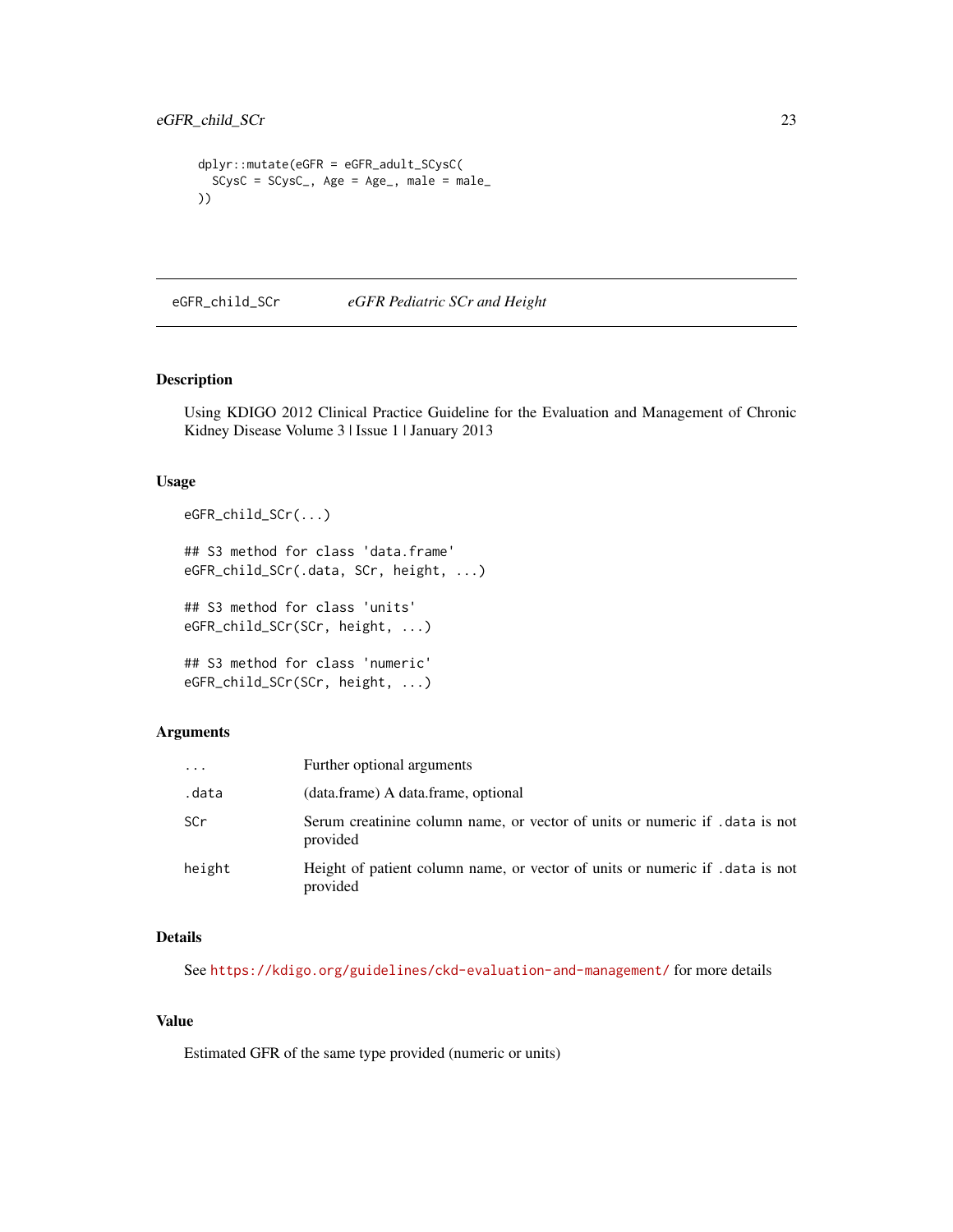# <span id="page-23-0"></span>Examples

```
eGFR_child_SCr(eGFR_pt_data,
  SCr = "SCr", height = "height_"
\mathcal{L}eGFR_pt_data %>%
  dplyr::mutate(eGFR = eGFR_child_SCr(
    SCr = SCr_, height = height_,
  ))
```
<span id="page-23-1"></span>eGFR\_child\_SCr\_BUN *eGFR Pediatric SCr, Height and BUN*

#### Description

Using KDIGO 2012 Clinical Practice Guideline for the Evaluation and Management of Chronic Kidney Disease Volume 3 | Issue 1 | January 2013

#### Usage

```
eGFR_child_SCr_BUN(...)
## S3 method for class 'data.frame'
eGFR_child_SCr_BUN(.data, SCr, height, BUN, ...)
## S3 method for class 'units'
eGFR_child_SCr_BUN(SCr, height, BUN, ...)
## S3 method for class 'numeric'
```
eGFR\_child\_SCr\_BUN(SCr, height, BUN, ...)

#### Arguments

| $\cdots$   | Further optional arguments                                                                |
|------------|-------------------------------------------------------------------------------------------|
| .data      | (data.frame) A data.frame, optional                                                       |
| SCr.       | Serum creatinine column name, or vector of units or numeric if . data is not<br>provided  |
| height     | Height of patient column name, or vector of units or numeric if . data is not<br>provided |
| <b>BUN</b> | Blood urea nitrogen column name, or vector of units or numeric if data is not<br>provided |

# Details

See <https://kdigo.org/guidelines/ckd-evaluation-and-management/> for more details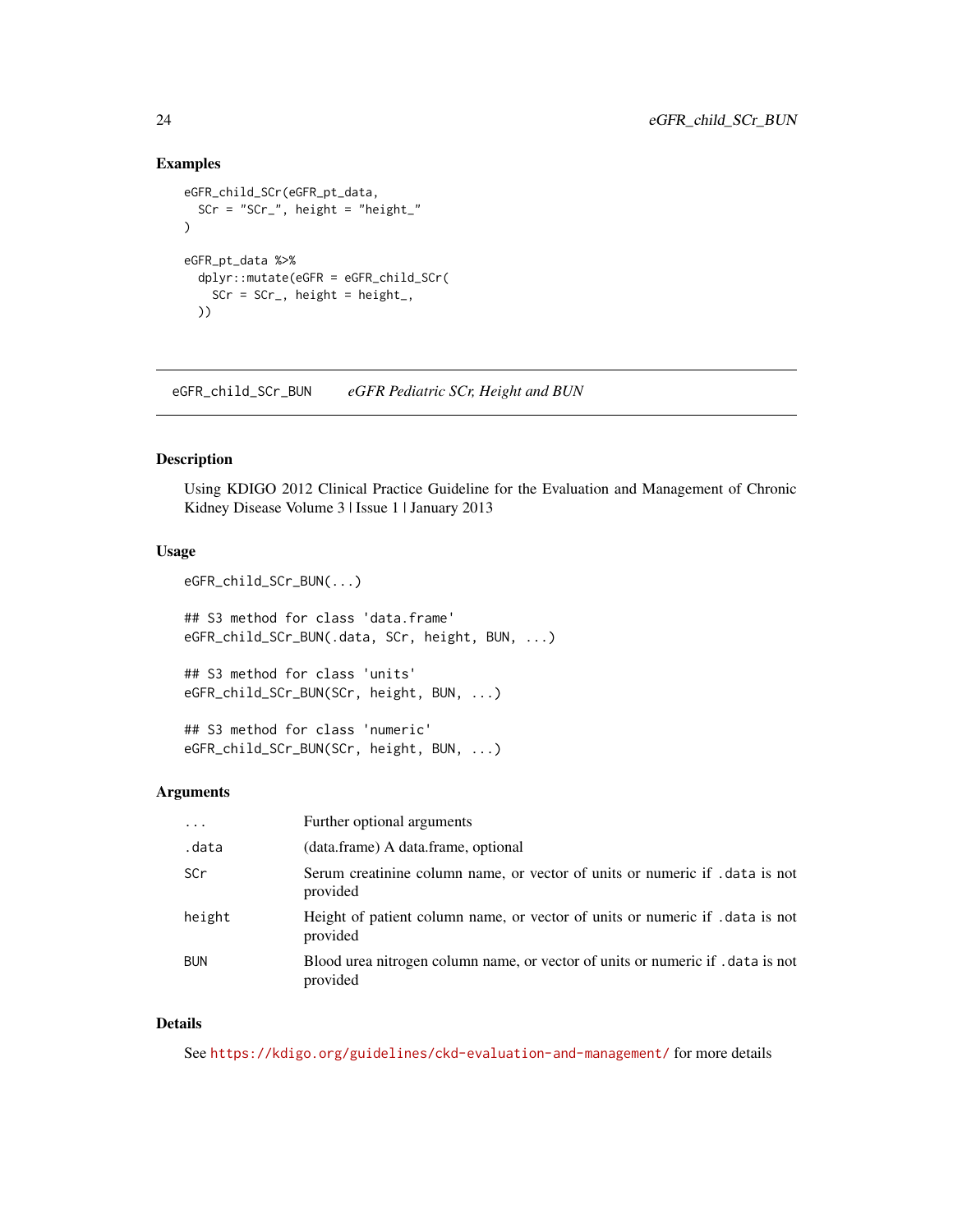# <span id="page-24-0"></span>eGFR\_child\_SCysC 25

# Value

Estimated GFR of the same type provided (numeric or units)

# Examples

```
eGFR_child_SCr_BUN(eGFR_pt_data,
  SCr = "SCr", height = "height_", BUN = "BUN_",
)
eGFR_pt_data %>%
  dplyr::mutate(eGFR = eGFR_child_SCr_BUN(
   SCr = SCr_, height = height_, BUN = BUN_,
  ))
```
<span id="page-24-1"></span>eGFR\_child\_SCysC *eGFR Pediatric SCysC*

# Description

Using KDIGO 2012 Clinical Practice Guideline for the Evaluation and Management of Chronic Kidney Disease Volume 3 | Issue 1 | January 2013

# Usage

```
eGFR_child_SCysC(...)
## S3 method for class 'data.frame'
eGFR_child_SCysC(.data, SCysC, ...)
## S3 method for class 'units'
eGFR_child_SCysC(SCysC, ...)
## S3 method for class 'numeric'
```

```
eGFR_child_SCysC(SCysC, ...)
```
#### Arguments

| $\cdot$ $\cdot$ $\cdot$ | Further optional arguments                                                             |
|-------------------------|----------------------------------------------------------------------------------------|
| .data                   | (data.frame) A data.frame, optional                                                    |
| SCvsC                   | Serum Cystatin C column name, or vector of units or numeric if data is not<br>provided |

#### Details

See <https://kdigo.org/guidelines/ckd-evaluation-and-management/> for more details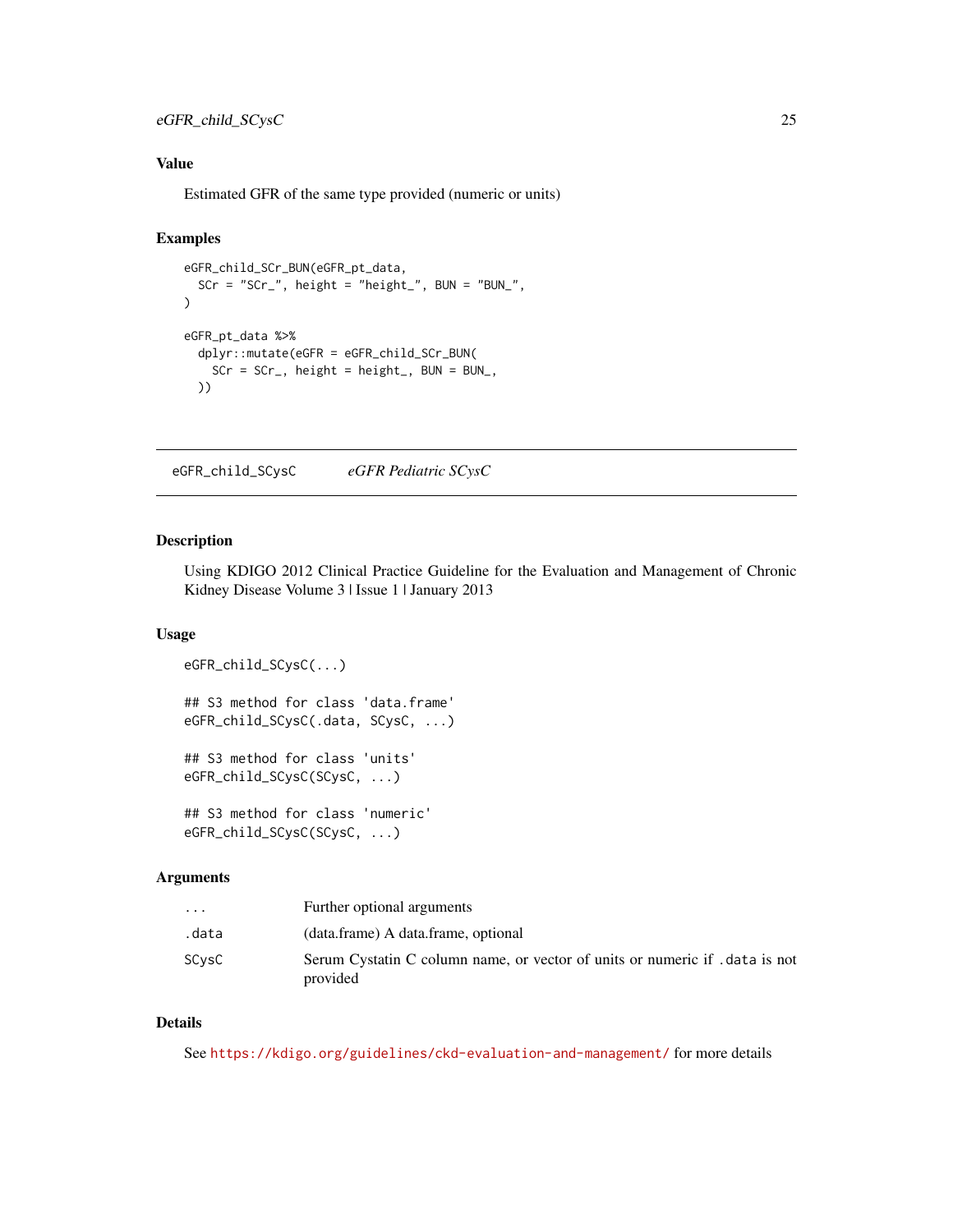# Value

Estimated GFR of the same type provided (numeric or units)

#### Examples

```
eGFR_child_SCysC(eGFR_pt_data,
  SCysC = "SCysC_"
)
eGFR_pt_data %>%
  dplyr::mutate(eGFR = eGFR_child_SCysC(
   SCysC = SCysC_
  ))
```
eGFR\_pt\_data *eGFR Patient Data*

# Description

A sample dataset to demonstrate calculating eGFR with epocakir

#### Usage

eGFR\_pt\_data

# Format

An object of class tbl\_df (inherits from tbl, data.frame) with 51 rows and 10 columns.

#### Examples

eGFR\_pt\_data

GFR\_stages *GFR Stages*

# Description

Ordered factor of GFR stages

#### Usage

GFR\_stages

#### Format

An object of class ordered (inherits from factor) of length 6.

<span id="page-25-0"></span>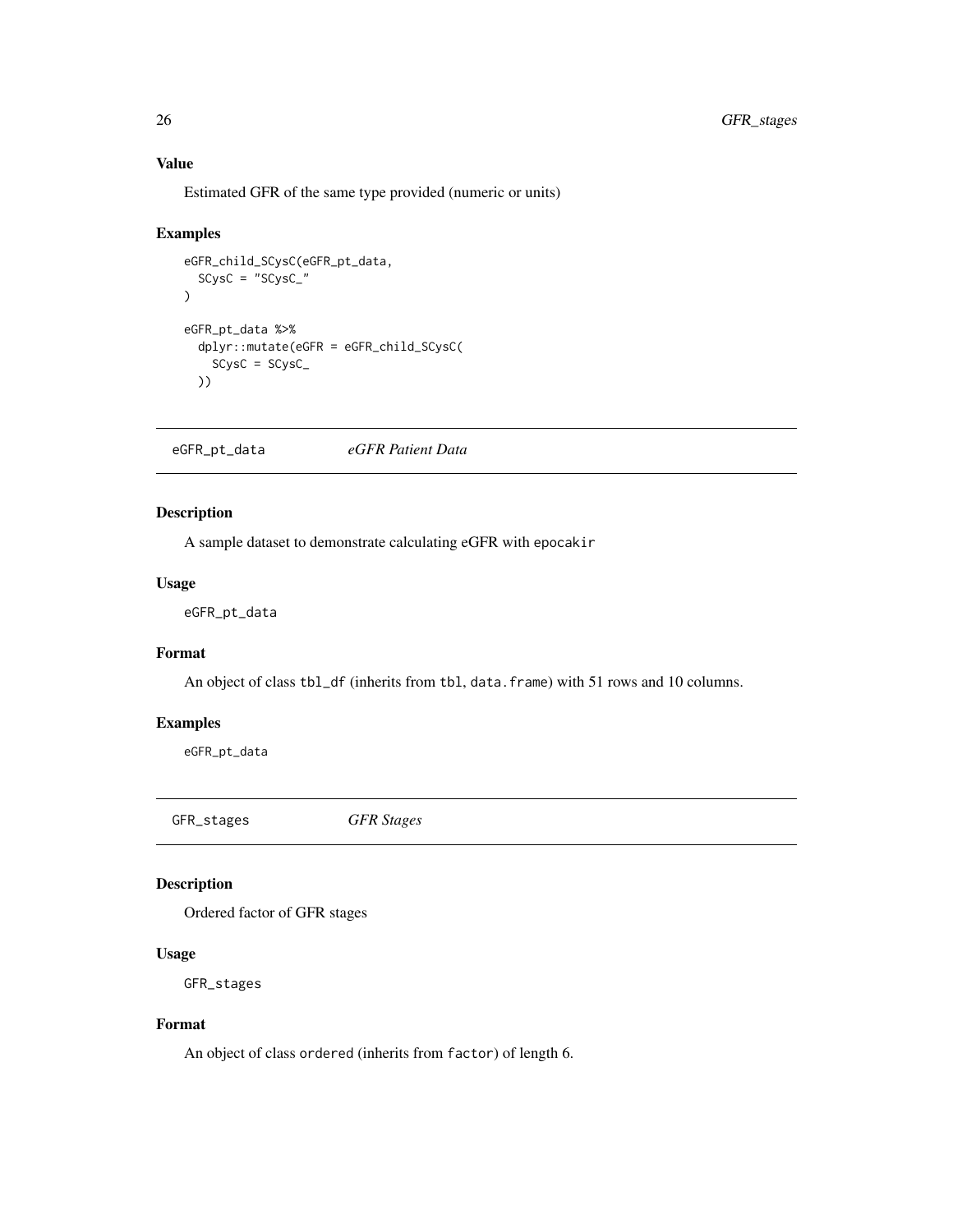# <span id="page-26-0"></span>GFR\_staging 27

# Details

See <https://kdigo.org/guidelines/ckd-evaluation-and-management/> for more details

#### Examples

GFR\_stages

GFR\_staging *GFR Staging*

# Description

Using KDIGO 2012 Clinical Practice Guideline for the Evaluation and Management of Chronic Kidney Disease Volume 3 | Issue 1 | January 2013

#### Usage

```
GFR_staging(...)
## S3 method for class 'data.frame'
GFR_staging(.data, GFR, ...)
## S3 method for class 'units'
GFR_staging(GFR, ...)
## S3 method for class 'numeric'
GFR_staging(GFR, ...)
```
#### Arguments

| $\cdots$ | Further optional arguments                                                                       |
|----------|--------------------------------------------------------------------------------------------------|
| data.    | (data.frame) A data.frame, optional                                                              |
| GFR      | Glomerular filtration rate column name, or vector of units or numeric if data<br>is not provided |

# Details

- G1: Normal or high GFR,  $\geq 90$
- G2: Mildly decreased, 60-89
- G3a: Mildly to moderately decreased, 45-59
- G3b: Moderately to severely decreased, 30-44
- G4: Severely decreased, 15-29
- G5: Kidney failure, <15

See <https://kdigo.org/guidelines/ckd-evaluation-and-management/> for more details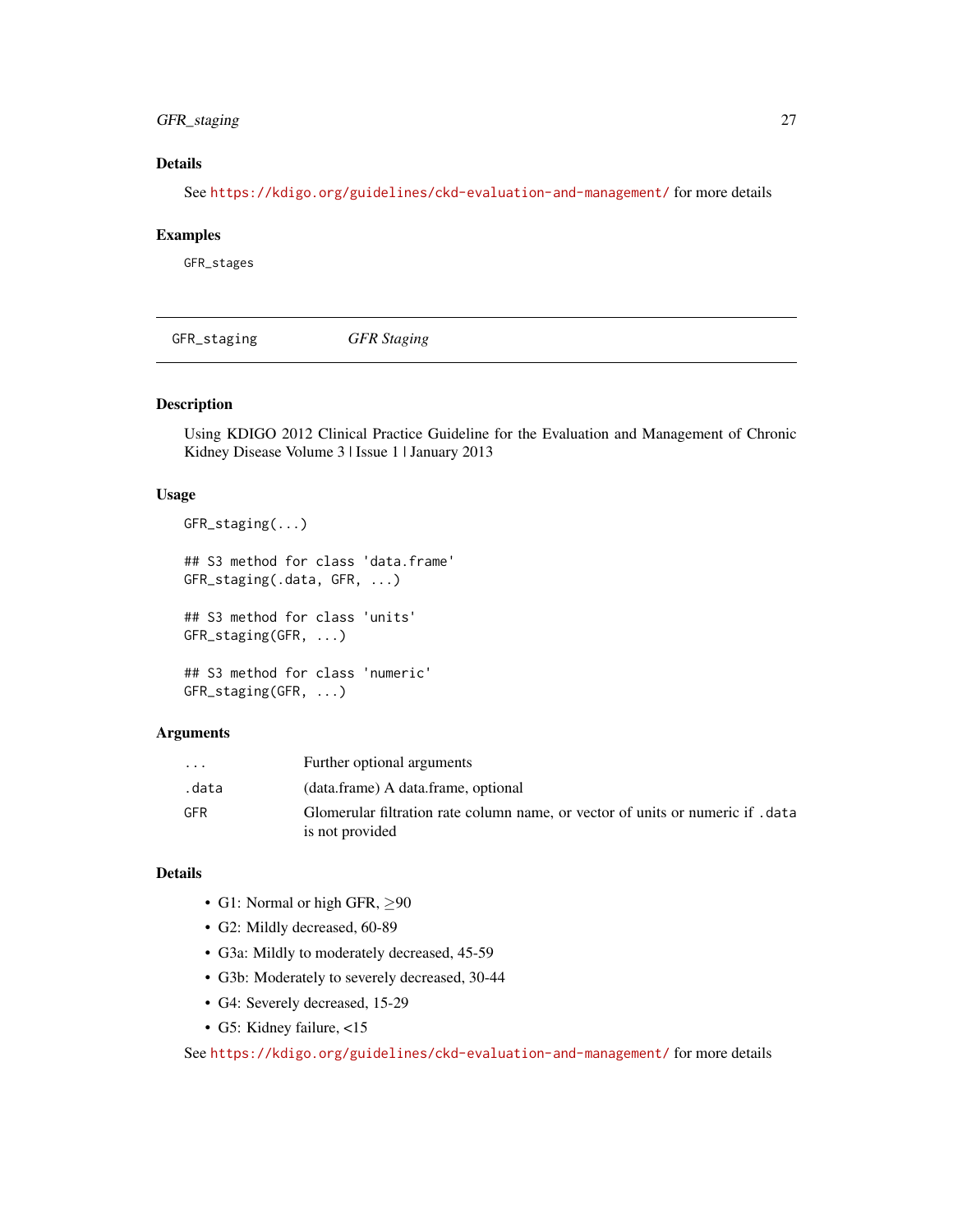# Value

GFR category

```
df <- tibble::tibble(
 eGFR = units::set_units(c(-1, NA, 100, 70, 50, 35, 20, 10), "mL/min/1.73m2")
)GFR_staging(df, "eGFR")
df %>%
 dplyr::mutate(GFR_level = GFR_staging(eGFR))
```